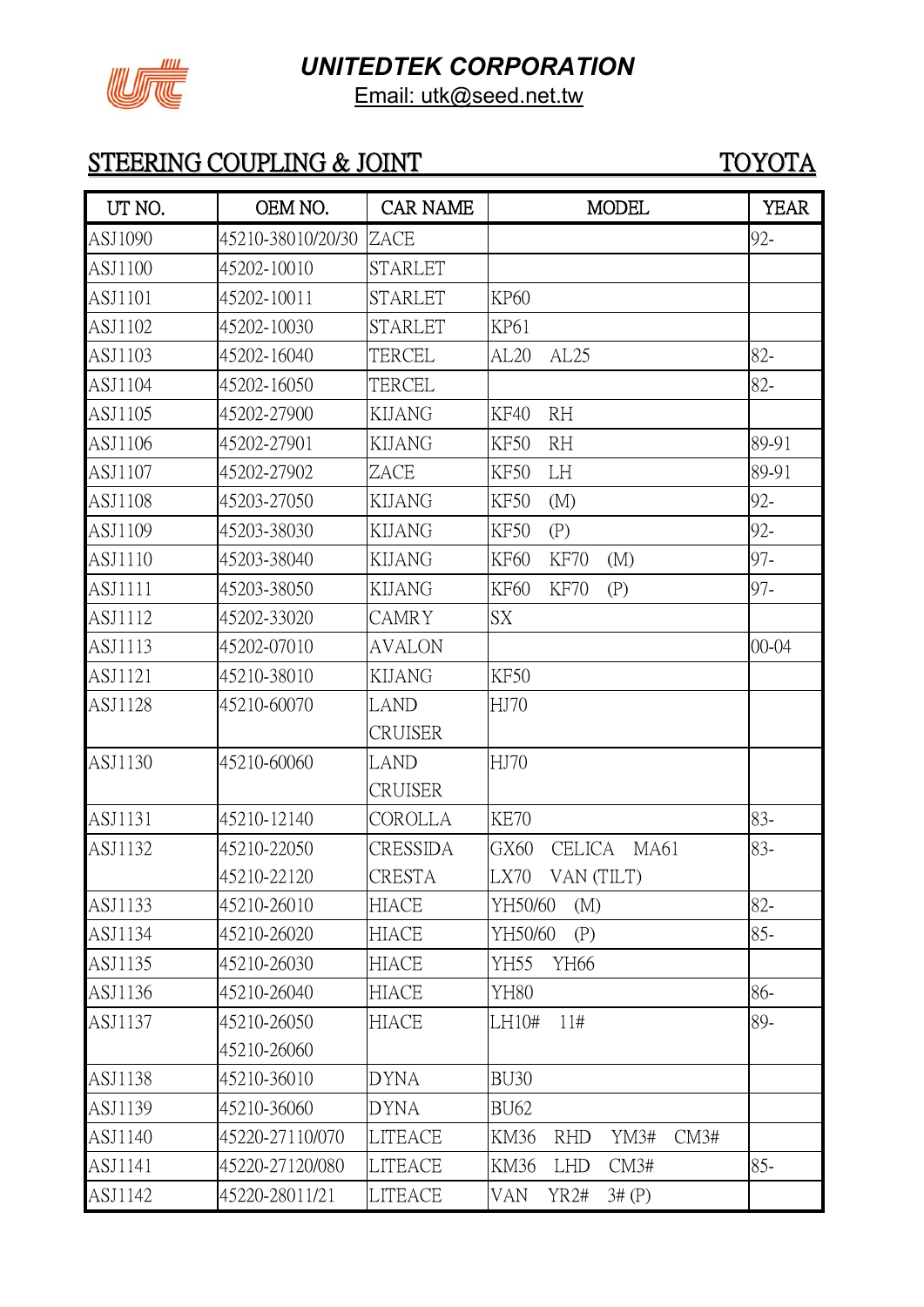



Email: utk@seed.net.tw

| UT NO.  | OEM NO.     | <b>CAR NAME</b> | <b>MODEL</b>                   | <b>YEAR</b> |
|---------|-------------|-----------------|--------------------------------|-------------|
| ASJ1143 | 45210-28061 | <b>LITEACE</b>  | <b>VAN</b><br>3# (M)<br>YR2#   |             |
| ASJ1144 | 45210-28110 | <b>LITEACE</b>  | YR30, 39<br><b>VAN</b>         |             |
| ASJ1145 | 45220-26010 | <b>HIACE</b>    | <b>KZH110</b><br><b>KZH120</b> |             |
| ASJ1146 | 45220-06010 | <b>CAMRY</b>    | SXV30                          | 97-01       |
| ASJ1147 | 45220-60090 | LAND            | HJ70                           | 83-         |
|         |             | <b>CRUISER</b>  |                                |             |
| ASJ1148 | 45220-33200 | <b>CAMRY</b>    |                                | $02 -$      |
| ASJ1149 | 45220-33270 | <b>AVALON</b>   |                                | 05-07       |
|         | 45220-33280 | <b>SOLORA</b>   |                                | 04-08       |
| ASJ1150 | 45220-06111 | <b>CAMRY</b>    |                                | $07 - 10$   |
|         | 45220-06141 |                 |                                |             |
|         | 45220-33231 |                 |                                |             |
|         | 45220-33190 |                 |                                |             |
| ASJ1151 | 45209-10020 | TERCEL          | AL20(M)                        | 84-         |
|         | 45209-32010 | <b>CAMRY</b>    | SV10 CV10 (M)                  |             |
|         |             | COROLLA         | AE80, 90 CELICA RA6# (M)       |             |
|         |             | <b>CORONA</b>   | ST150, 160, 180                |             |
| ASJ1152 | 45209-12050 | COROLLA         | AE9#<br>EE90<br>(P)            | $87 -$      |
| ASJ1153 | 45209-12060 | COROLLA         | AE10#<br>(M)                   | 92-         |
|         | 45209-12070 |                 |                                |             |
| ASJ1154 | 45209-12080 | COROLLA         | AE10#<br>(P)                   | 92-         |
| ASJ1155 | 45209-16010 | TERCEL          | $AL20$ (M)                     |             |
|         | 45209-22010 | CRESSIDA        | MX7#<br><b>MX83</b>            |             |
|         | 45209-32020 | CAMRY           | SV10, 20 VC10 (M)              |             |
|         | 45209-50010 | COROLLA         | AE80<br><b>CELICA</b>          |             |
|         |             | CRESSIDA        | GX70(P)<br>GX60                |             |
| ASJ1156 | 45209-16020 | TERCEL          | EL31(P)                        | 86-88       |
| ASJ1157 | 45209-16030 | TERCEL          | EL31(P)                        | 89-90       |
| ASJ1158 | 45209-16040 | TERCEL          | EL42/53 (M)                    | 91-         |
| ASJ1159 | 45209-16051 | TERCEL          | EL42/53 (P)                    | 91-         |
| ASJ1160 | 45209-14020 | COROLLA         | KE70(P)                        | 83-         |
| ASJ1161 | 45209-14030 | COROLLA         | <b>KE70 (M)</b>                | 81-         |
| ASJ1162 | 45209-17010 | MR <sub>2</sub> | AW11/SW21                      |             |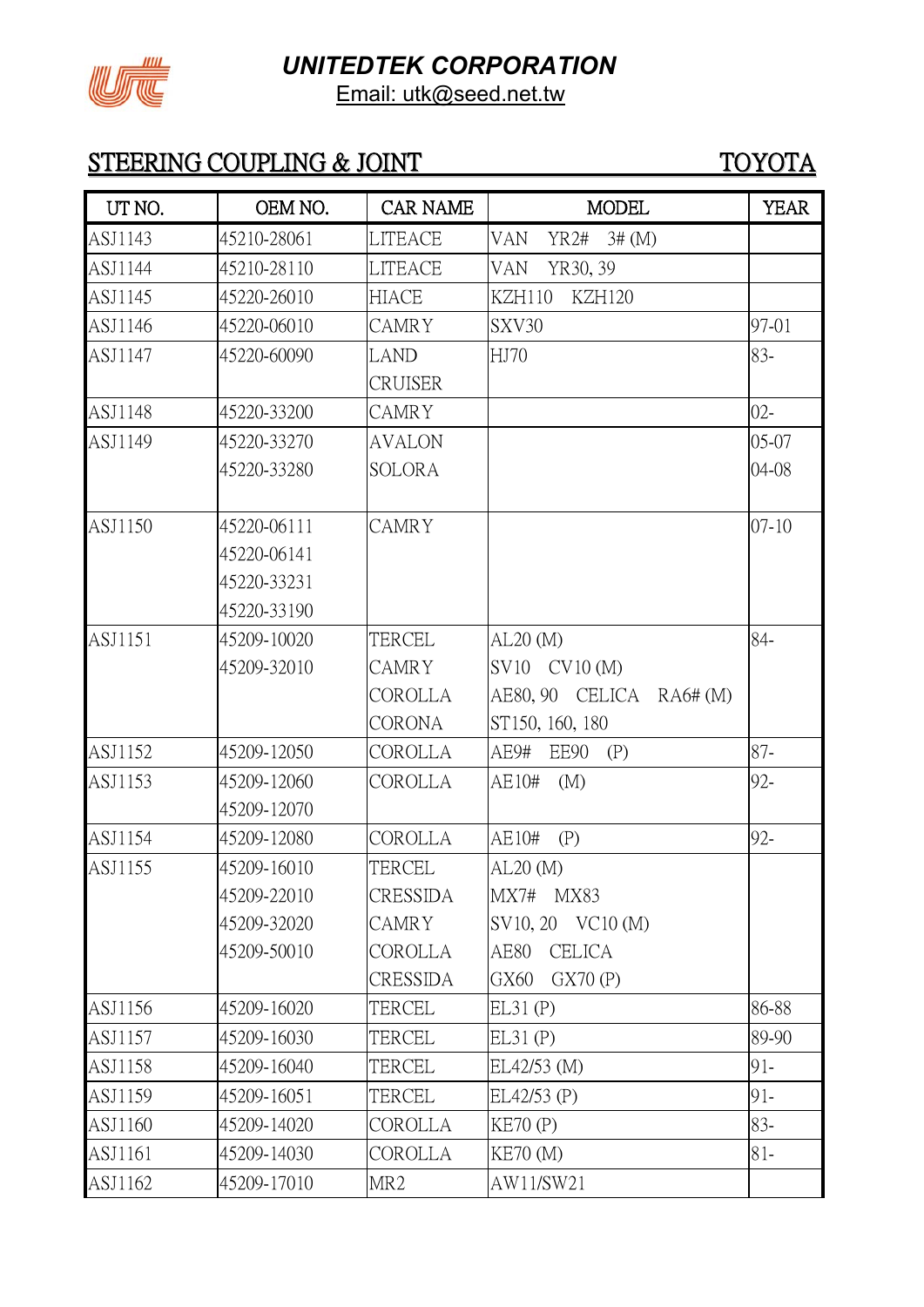

Email: utk@seed.net.tw

| UT NO.         | OEM NO.     | <b>CAR NAME</b> | <b>MODEL</b>                       | <b>YEAR</b> |
|----------------|-------------|-----------------|------------------------------------|-------------|
| ASJ1163        | 45209-26020 | <b>HIACE</b>    | LH102<br>ZRH11#                    | 89-         |
| ASJ1164        | 45209-26040 | <b>HIACE</b>    | <b>KZH110</b><br><b>KZH120</b>     | 95-         |
| ASJ1165        | 45209-35020 | <b>HILUX</b>    | <b>LN85</b><br>YN85 / 10#          | 88-         |
|                | 45209-35030 |                 | T100<br><b>RN130</b><br><b>VCK</b> |             |
| ASJ1166        | 45209-60060 | LAND            | FZJ80<br><b>FJ80</b>               | $90 -$      |
|                |             | <b>CRUISER</b>  |                                    |             |
| ASJ1167        | 45209-60070 | LAND            | FZJ80<br>FJ80                      | $90 -$      |
|                |             | CRUISER         |                                    |             |
| ASJ1168        | 45209-20040 | <b>CORONA</b>   | AT190<br>ST191<br>AT191            | 92-96       |
| ASJ1169        | 45209-44010 | <b>CORONA</b>   | ST201<br>AT201                     | 96-         |
|                | 45209-20050 | CORONA          | AT210                              | 97-         |
|                |             |                 | RA V4                              | 98-00       |
| ASJ1170        | 45209-35110 | <b>TACOMA</b>   | <b>VZN 180</b><br><b>RZN 180</b>   | 98-         |
| ASJ1171        | 45209-10050 |                 |                                    |             |
| ASJ1172        | 45209-33010 | <b>CAMRY</b>    | ACV30                              | $02 - 06$   |
| ASJ1173        | 45209-52020 | <b>ECHO</b>     | NCP <sub>12</sub>                  | $00 -$      |
|                |             | <b>VIOS</b>     |                                    | $03 -$      |
| ASJ1174        | 45209-12180 | COROLLA         | ZZZE<br>12#                        | $01 -$      |
| ASJ1175        | 45209-28010 | <b>PREVIA</b>   | <b>TCR10.20</b>                    | 95-97       |
| ASJ1180        | 45230-12030 | COROLLA         | <b>KE20</b>                        |             |
| ASJ1181        | 45230-14020 | <b>CRESTA</b>   | LX65                               | 79-         |
|                | 45230-14030 | COROLLA         | KE36                               |             |
| ASJ1182        | 45230-20020 | <b>CORONA</b>   | <b>RT110</b><br>RT100              |             |
| ASJ1183        | 45230-26010 | <b>HIACE</b>    | <b>RH20</b>                        |             |
| ASJ1184        | 45230-26020 | LITEACE         | LH10#<br>ZRH11#                    | 85-88       |
|                | 45230-27020 | <b>HIACE</b>    | YM50                               |             |
| ASJ1185        | 45230-27040 | <b>KIJANG</b>   | KF40 R                             |             |
| ASJ1186        | 45230-27041 | <b>KIJANG</b>   | KF50R                              | 92-         |
|                | 45230-27070 | ZACE            | KF50L                              |             |
| ASJ1187        | 45230-27080 | <b>LITEACE</b>  | KM36 W/OP                          | 89-         |
| <b>ASJ1188</b> | 45230-27090 | LITEACE         | KM36 W/P                           | 89-         |
| ASJ1189        | 45230-28030 | LITEACE         | YR2#3#                             |             |
| ASJ1190        | 45230-30100 | <b>CROWN</b>    | <b>RS100</b>                       | 76-         |
|                | 45230-30110 |                 | <b>YS120</b>                       |             |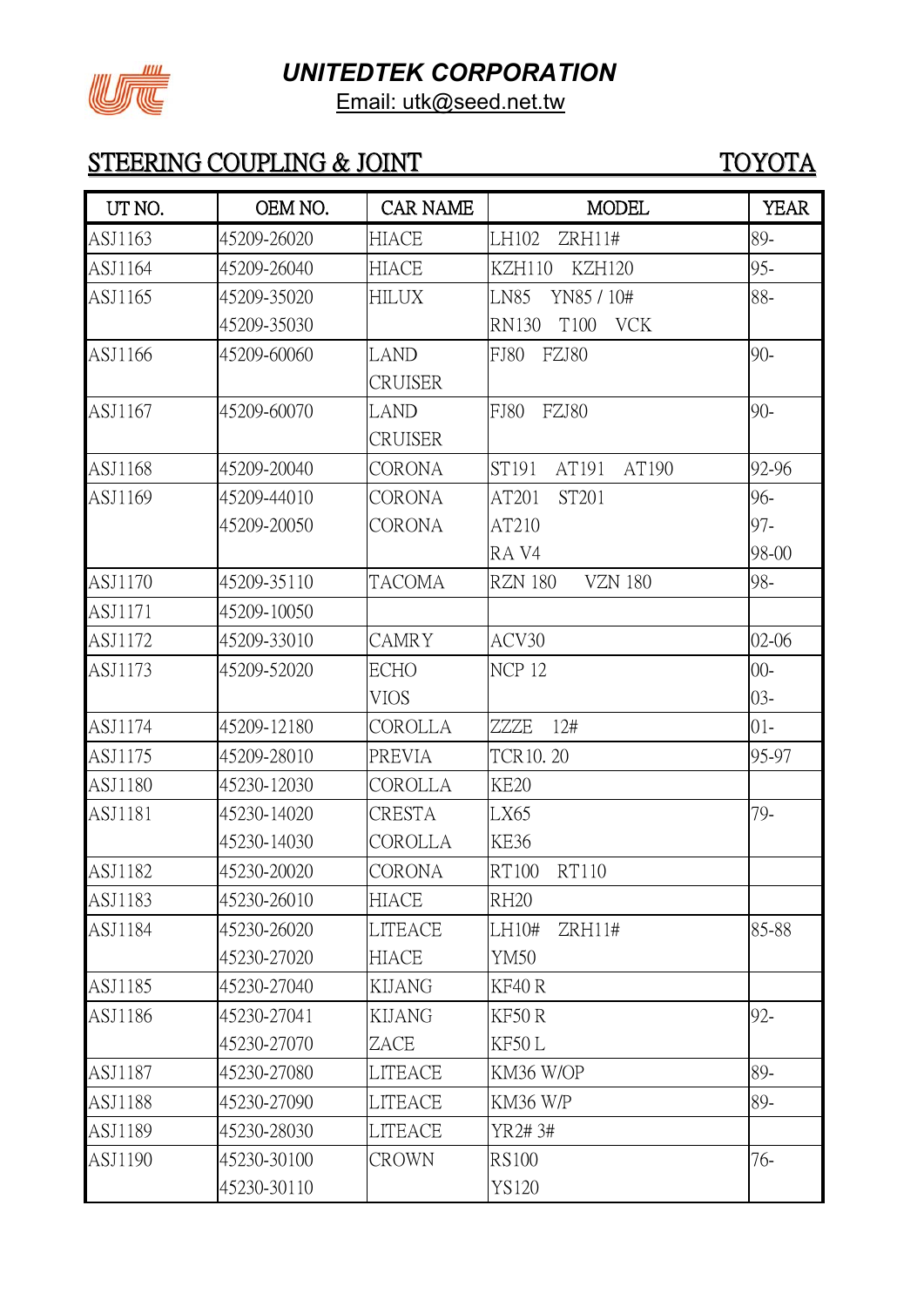



Email: utk@seed.net.tw

| UT NO.         | OEM NO.     | <b>CAR NAME</b>     | <b>MODEL</b>                              | <b>YEAR</b> |
|----------------|-------------|---------------------|-------------------------------------------|-------------|
| ASJ1191        | 45230-35010 | HILUX               | <b>RN20</b><br>RN15                       | $72 -$      |
|                | 45230-35020 |                     | <b>RN30</b><br><b>RN40</b><br><b>RN50</b> |             |
| ASJ1192        | 45230-35030 | <b>HILUX</b>        | <b>YN65</b><br><b>RN36</b>                | 79-         |
|                | 45230-35040 |                     | LN106                                     |             |
| ASJ1193        | 45230-36010 | <b>LAND</b>         | FJ45 FJ55                                 | 64-         |
|                |             | <b>CRUISER</b>      | <b>BU15</b><br>COASTER<br><b>RB20</b>     | 82-         |
|                |             | <b>DYNA</b>         | <b>RY20</b>                               |             |
|                |             | <b>TOWNACE</b>      |                                           |             |
| ASJ1194        | 45230-60010 | <b>LAND CRUISER</b> | <b>FJ80</b>                               | 90-98       |
| ASJ1195        | 45230-87309 | <b>DYNA</b>         | <b>BU40</b>                               |             |
| ASJ1196        | 45232-22010 |                     | RN20, 30, 40, 50 KF40, 50                 |             |
|                |             |                     | <b>RUBBER</b>                             |             |
| ASJ1197        | 45232-37010 |                     | FJ45<br>FJ55                              |             |
| ASJ1198        | 45244-60020 | HILUX               | <b>RN36</b><br><b>YN65</b><br>BU30        |             |
| ASJ1199        | 45230-25011 | <b>COROLLA</b>      | <b>YH80</b>                               |             |
| <b>ASJ1200</b> | 45230-33010 | <b>CAMRY</b>        | SXV10.20                                  | 92-97       |
|                | 45230-06010 | <b>AVALON</b>       |                                           | 92-96       |
| ASJ1209        | 45260-52230 | YARIS               |                                           | $07 -$      |
| ASJ1210        | 45260-12290 | COROLLA             |                                           |             |
| ASJ1211        | 45260-52070 | ECHO. VIOS          | NCP <sub>12</sub>                         | $00 -$      |
| ASJ1212        | 45260-12370 | <b>COROLLA</b>      |                                           |             |
| ASJ1213        | 45260-12450 | <b>COROLLA</b>      | AE101                                     | 93-97       |
| ASJ1214        | 45260-12480 | COROLLA             | <b>ALTIS</b><br>ZZE12#<br>LHD             | $01 -$      |
| ASJ1215        | 45260-12460 | COROLLA             | <b>ALTIS</b><br><b>RHD</b><br>ZZE12#      | $01 -$      |
| ASJ1216        | 45260-20260 | <b>CORONA</b>       | AT191<br>ST191<br>(P)<br><b>RHD</b>       | 94-97       |
| ASJ1217        | 45260-20390 | <b>CORONA</b>       | AT210<br>AT20#<br>ST20#                   | 97-         |
| ASJ1217-C      | 45202-33010 | <b>CAMRY</b>        | <b>SXV 20</b>                             | 96-00       |
| ASJ1218        | 45260-20300 | <b>CORONA</b>       | AT191<br>ST191<br><b>LHD</b><br>(M)       | 94-97       |
| ASJ1219        | 45260-12430 | COROLLA             | AE101                                     | 93-97       |
| ASJ1220        | 45260-33010 | CAMRY               | 20<br>SXV <sub>10</sub>                   | 92-96       |
|                | 45260-33030 |                     |                                           |             |
|                | 45260-06010 |                     |                                           |             |
| ASJ1221        | 45260-12010 | COROLLA             | $\mathbb{R}$<br><b>KE70</b>               | 83-87       |
| ASJ1222        | 45260-12020 | <b>COROLLA</b>      | <b>KE70</b><br>L                          | 83-87       |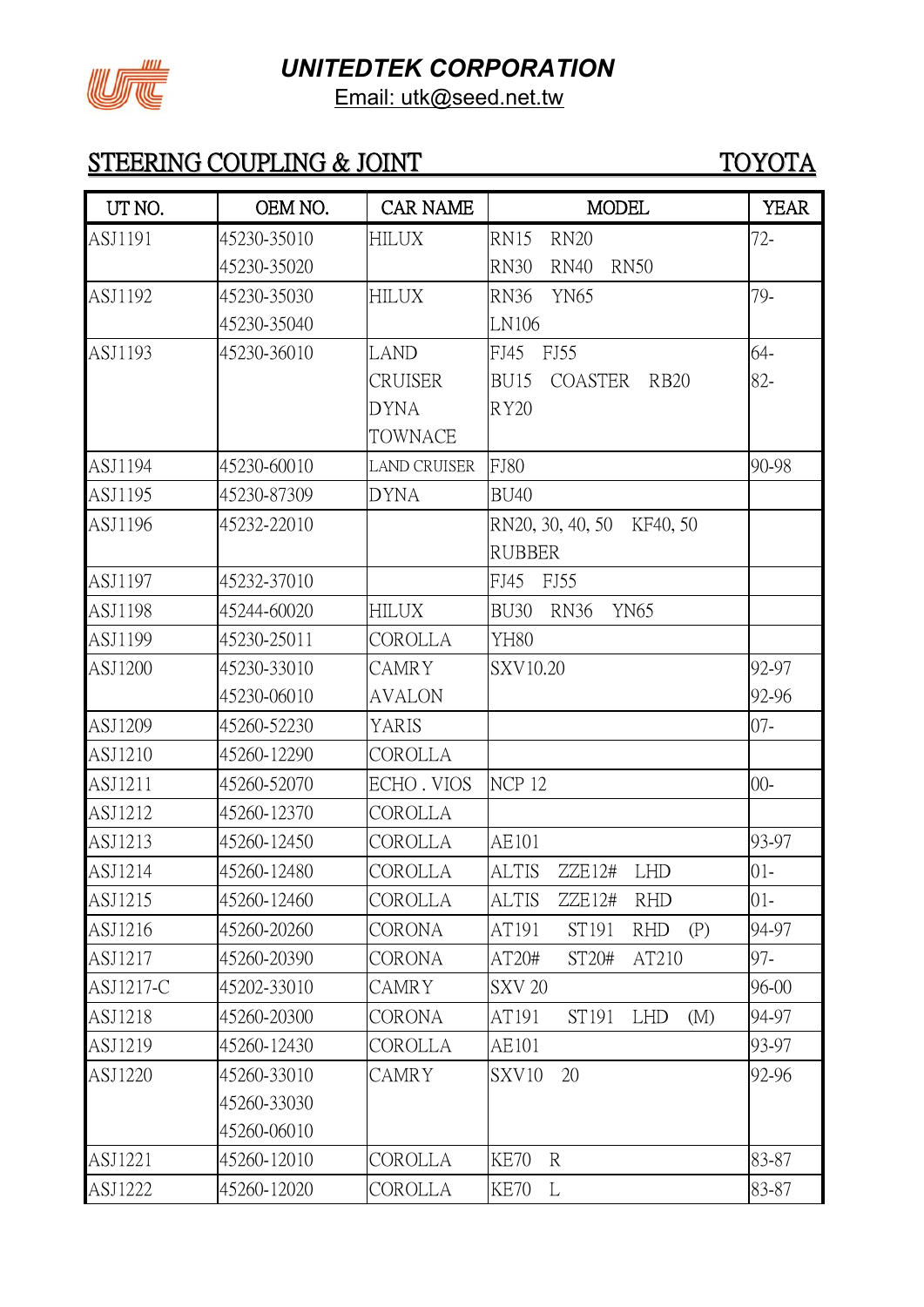

Email: utk@seed.net.tw

| UT NO.         | OEM NO.          | <b>CAR NAME</b> | <b>MODEL</b>                | <b>YEAR</b> |
|----------------|------------------|-----------------|-----------------------------|-------------|
| ASJ1223        | 45260-12220      | COROLLA         | EE90<br>(M)                 | 87-91       |
| ASJ1224        | 45260-12240      | COROLLA         | EE90<br>(P)                 | 87-91       |
| ASJ1225        | 45260-12270      | COROLLA         | (M)<br>AE100                | 92-         |
|                | 45260-12400      |                 |                             |             |
| ASJ1226        | 45260-12280      | COROLLA         | AE100<br>(P)                | 92-         |
| ASJ1227        | 45260-12150/250  | COROLLA         | <b>RHD</b><br>AE92<br>EE90  | 87-91       |
| <b>ASJ1228</b> | 45260-20080      | <b>CORONA</b>   | AT171<br>AT180<br>(M)       | 87-92       |
| ASJ1229        | 45260-20100      | <b>CORONA</b>   | AT180<br>(P)<br>AT171       | 87-92       |
| ASJ1230        | 45260-20220      | <b>CORONA</b>   | AT180<br>AT171<br>(P)       | 87-92       |
| ASJ1231        | 45260-20200      | <b>CORONA</b>   | AT171<br>AT180<br>(M)       | 87-92       |
| ASJ1232        | 45260-22120      | CRESSIDA        | <b>MX8#</b><br>$\mathbb{R}$ | 89-92       |
| ASJ1233        | 45260-22140      | <b>CRESSIDA</b> | MX8#<br>L                   | 89-92       |
| ASJ1234        | 45260-28010      | <b>PREVIA</b>   | TCR <sub>20</sub><br>TCR10  | 94-         |
| ASJ1235        | 45390-26030      | <b>HIACE</b>    | LH10#<br>ZRH11#             | 89-         |
| ASJ1236        | 45390-26040      | HIACE           | LH10#<br>ZRH11#             | 89-         |
| ASJ1237        | 45390-26050      | HIACE           | LH102<br>ZRH112             | 89-         |
| ASJ1238        | 45390-26060      | <b>HIACE</b>    | LH102<br>ZRH112             | 89-         |
| ASJ1239        | 45390-27010/60   | <b>LITEACE</b>  | KM36                        | $85 -$      |
| ASJ1240        | 45390-28050      | <b>LITEACE</b>  | YR3#                        |             |
| ASJ1241        | 45390-26121      | <b>HIACE</b>    | YH80                        |             |
| ASJ1242        | 45390-27030/80   | <b>LITEACE</b>  | YM4#                        | 86-         |
| ASJ1243        | 45390-28040      | <b>LITEACE</b>  | YR3#                        |             |
| ASJ1244        | 45260-20330      | <b>CORONA</b>   |                             |             |
| ASJ1245        | 45260-52070      | <b>ECHO</b>     | <b>NCP 12</b>               | $00 -$      |
|                |                  | <b>VIOS</b>     |                             |             |
| ASJ1246        | 45860-35030C/40C | <b>HILUX</b>    | LN85.95                     | 88-         |
| ASJ1247        | 45860-35120/40   | <b>HILUX</b>    | RN105. 125. 135             | 89-         |
| ASJ1248        | 45860-35040      | HILUX           | LN85. LN95                  | 88-         |
| ASJ1249        | 45860-35090      | <b>HILUX</b>    |                             | 88-         |
|                |                  |                 |                             |             |
|                |                  |                 |                             |             |
|                |                  |                 |                             |             |
|                |                  |                 |                             |             |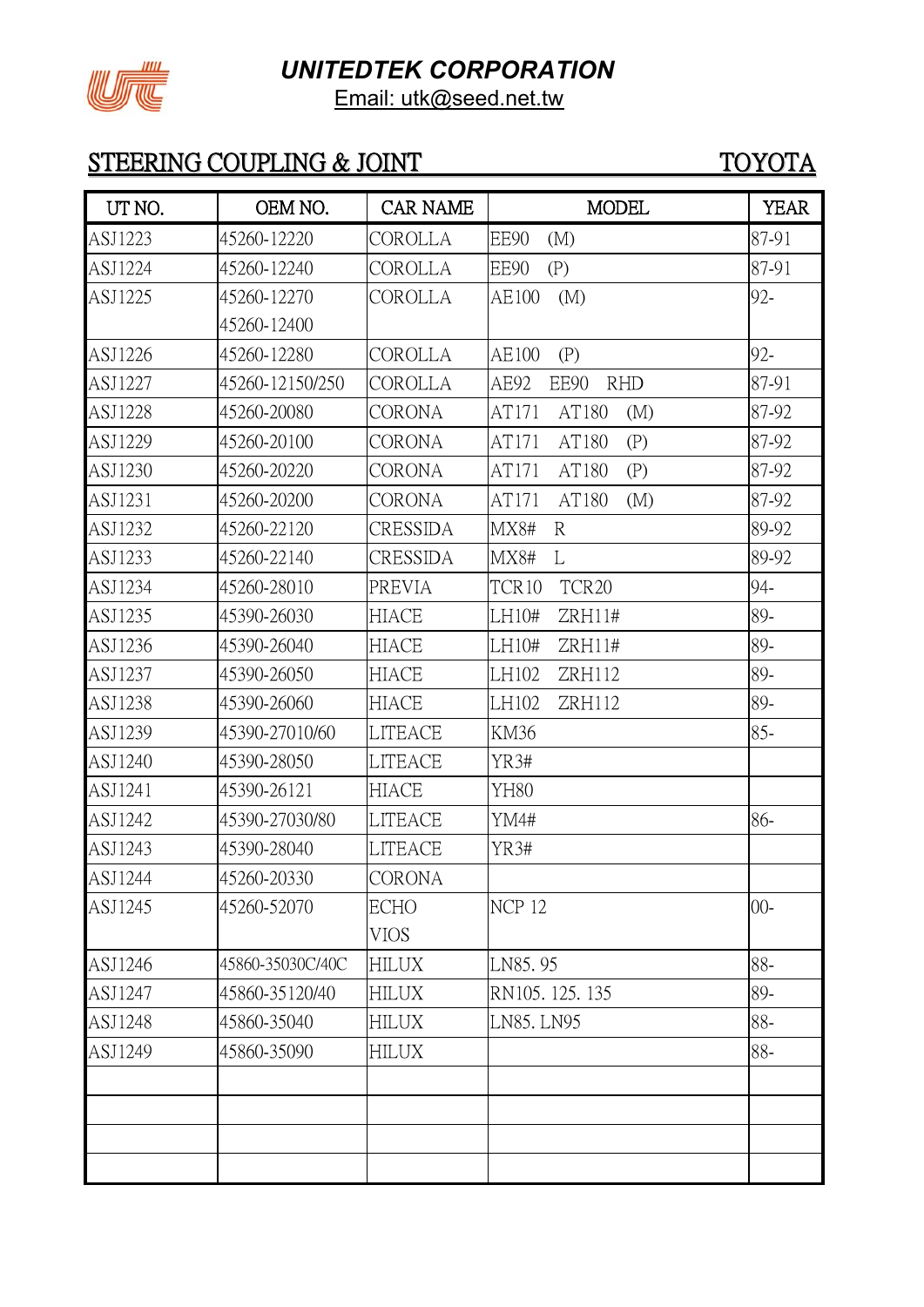Email: utk@seed.net.tw



### STEERING COUPLING & JOINT HINO

| UT NO.  | OEM NO.    | <b>CAR NAME</b> | <b>MODEL</b> | <b>YEAR</b> |
|---------|------------|-----------------|--------------|-------------|
| ASJ1501 | 45230-1266 | <b>TRUCK</b>    |              |             |
| ASJ1502 | 45230-1530 | <b>TRUCK</b>    |              |             |
| ASJ1503 | 45230-1332 | <b>TRUCK</b>    |              |             |
|         |            |                 |              |             |
|         |            |                 |              |             |
|         |            |                 |              |             |

# STEERING COUPLING & JOINT DAIHATSU

| UT NO.  | OEM NO.     | <b>CAR NAME</b> | <b>MODEL</b>              | <b>YEAR</b> |
|---------|-------------|-----------------|---------------------------|-------------|
| ASJ1701 | 45230-87504 | <b>HIJET</b>    | <b>S88</b><br>S89<br>S75  | 84-         |
| ASJ1702 | 45230-87302 | <b>DELTA</b>    | DV26 R/L<br>SV22          | $77-$       |
| ASJ1703 | 45230-87308 | <b>DELTA</b>    | R/L<br>V1#<br>V47         | 80-         |
| ASJ1704 | 45230-87309 | <b>DELTA</b>    | V83<br>V76<br>R/L         | 84-         |
| ASJ1705 | 45230-87701 | <b>CHARADE</b>  | R/L<br>G11                | $72 -$      |
| ASJ1706 | 45230-87704 | <b>CHARADE</b>  | G100<br><b>RHD</b><br>(M) | 84-         |
|         | 45230-87708 |                 | G100<br>(M)<br><b>LHD</b> |             |
|         | 45230-87712 |                 | G130<br>(M)<br><b>LHD</b> |             |

# STEERING COUPLING & JOINT DAIHATSU

| UT NO.         | OEM NO.     | <b>CAR NAME</b> | <b>MODEL</b>              | <b>YEAR</b> |
|----------------|-------------|-----------------|---------------------------|-------------|
| <b>ASJ1707</b> | 45230-87716 | <b>CHARADE</b>  | G130<br><b>LHD</b><br>(P) | 89-         |
| <b>ASJ1708</b> | 45230-87601 | <b>RUGGER</b>   | F8#<br>F7#<br>R/L         |             |
| ASJ1709        | 45209-87601 | <b>RUGGER</b>   | F8#<br>F7#<br>R/L         |             |
| <b>ASJ1710</b> | 45209-32010 | <b>CHARMANT</b> | R/L                       |             |
| ASJ1711        | 45232-87203 | <b>HIJET</b>    | S75<br>S85                | 86-94       |
| ASJ1712        | 45290-87202 | <b>MIRA</b>     |                           |             |
| ASJ1713        | 45230-87502 |                 |                           |             |
|                |             |                 |                           |             |
|                |             |                 |                           |             |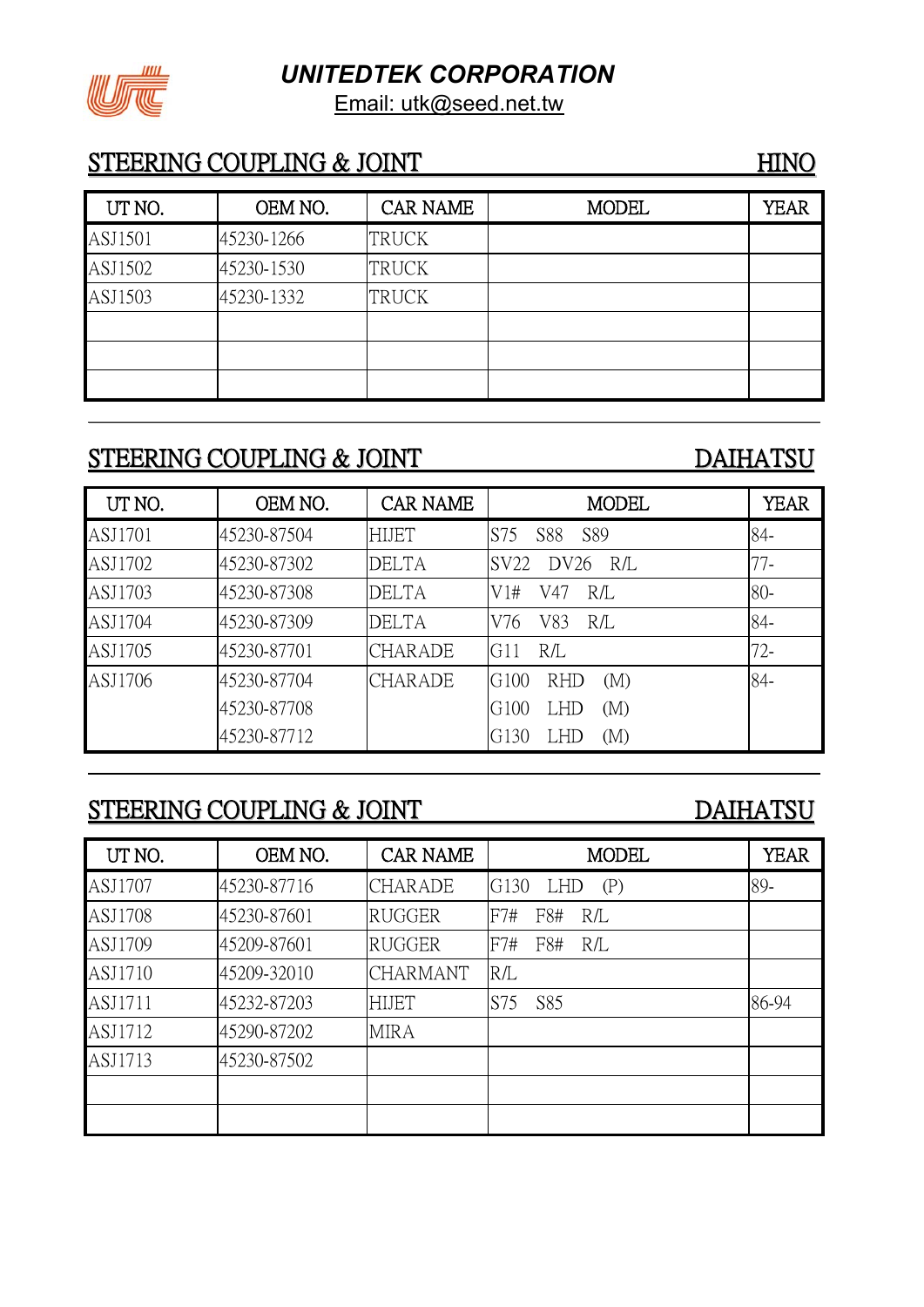

Email: utk@seed.net.tw

# STEERING COUPLING & JOINT NISSAN

| UT NO.  | OEM NO.     | <b>CAR NAME</b>     | <b>MODEL</b>                    | <b>YEAR</b> |
|---------|-------------|---------------------|---------------------------------|-------------|
| ASJ2101 | 48071-01W00 | PICK UP             | 720                             | 83-         |
| ASJ2102 | 48071-10W00 | PICK UP             | 720                             | 83-         |
| ASJ2103 | 48071-C6000 | <b>PATROL</b>       | PK160<br><b>VCR160</b>          | $80-$       |
| ASJ2106 | 48071-Q0100 | LAUREL.GAZELLE C130 |                                 | 80-         |
|         | 48071-S0100 | <b>VIOLET</b>       | S110<br>A10                     |             |
| ASJ2107 | 48071-02J70 |                     | PICK UP                         |             |
|         | 48071-03J70 |                     |                                 |             |
|         | 48071-32J00 |                     |                                 |             |
| ASJ2108 | TZK-330     | <b>DATSUN</b>       | D21<br>PICK UP<br>2WD           | $85 -$      |
| ASJ2109 | TZK-430     | <b>DATSUN</b>       | D21<br>PICK UP<br>4WD           | $85 -$      |
| ASJ2110 | 48080-03A00 | <b>SUNNY</b>        | B11(P)                          |             |
| ASJ2111 | 48080-W2200 | <b>BLUE BIRD</b>    | Z18P<br>910                     |             |
| ASJ2112 | 48080-03E01 | <b>BLUE BIRD</b>    | U11(P)                          |             |
| ASJ2113 | 48080-01A00 | <b>SUNNY</b>        | <b>B11</b><br><b>RHD</b>        | $81 -$      |
| ASJ2114 | 48080-02A00 | <b>SUNNY</b>        | <b>LHD</b><br><b>B11</b>        | $81 -$      |
| ASJ2115 | 48080-65Y06 | <b>SUNNY</b>        | <b>B12</b><br>(M)               | 87-         |
|         | 48080-50A10 |                     | <b>B12</b><br>(M)<br>LHD        |             |
|         | 48080-50A01 |                     |                                 |             |
| ASJ2116 | 48080-50A11 | <b>SUNNY</b>        | <b>B12</b><br><b>RHD</b><br>(M) | $87 -$      |
| ASJ2117 | 48080-50A00 | <b>SUNNY</b>        | <b>B12</b><br>(P)               | $87 -$      |
|         | 48080-65Y00 | <b>STANZA</b>       | <b>B</b> 13<br>(P)              |             |
|         | 48080-71L01 | 240SX               | J30                             |             |
|         | 48080-D0100 | <b>INFINITI</b>     | N13                             |             |
|         | 48080-62J11 | <b>PULSAR</b>       | M30                             |             |
|         | 48080-64J11 |                     | <b>B14</b>                      |             |
|         | 48080-30R01 |                     |                                 |             |
|         | 48080-70J10 |                     |                                 |             |
|         | 48080-64J61 |                     |                                 |             |
|         | 48080-2F000 |                     |                                 |             |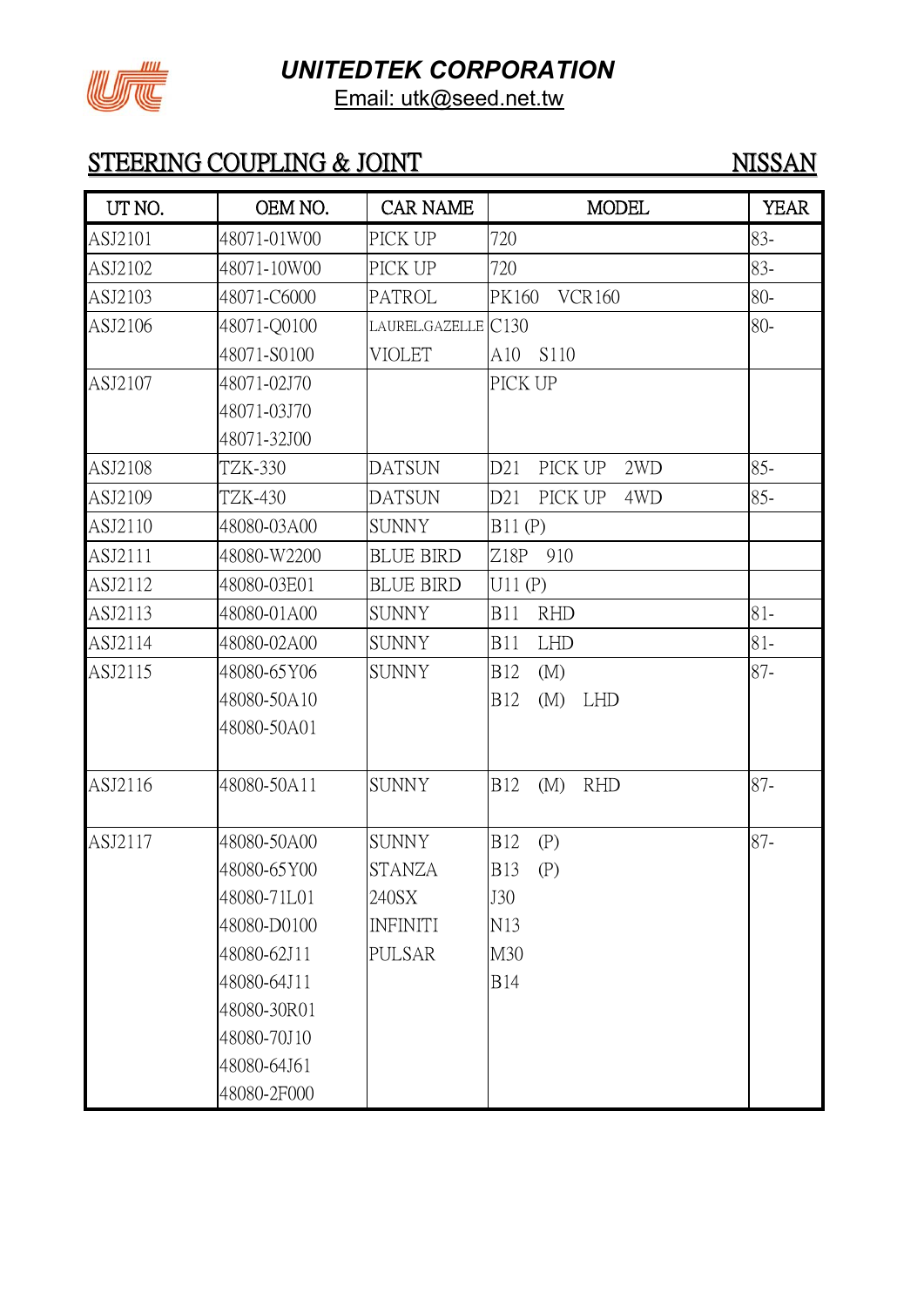

Email: utk@seed.net.tw

## STEERING COUPLING & JOINT NISSAN

| UT NO.  | OEM NO.     | <b>CAR NAME</b> | <b>MODEL</b>                            | <b>YEAR</b> |
|---------|-------------|-----------------|-----------------------------------------|-------------|
| ASJ2118 | 48080-01M00 | <b>LANGLEY</b>  | <b>HN12</b><br><b>HN13</b>              | 82-88       |
| ASJ2119 | 48080-30P01 |                 | 300ZX                                   | $90 -$      |
| ASJ2121 | 48080-06M00 |                 |                                         |             |
|         | 48080-06M15 |                 |                                         |             |
| ASJ2122 | 48080-25N00 |                 |                                         |             |
|         | 48080-36N00 |                 |                                         |             |
| ASJ2123 | 48080-93G15 | PICK UP         |                                         |             |
| ASJ2124 | 48080-4Z000 | <b>SENTRA</b>   | B <sub>15</sub> .N <sub>16</sub><br>1.8 | $00 -$      |
|         | 48080-5M200 |                 |                                         |             |
| ASJ2125 |             | <b>MICRA</b>    | K11                                     |             |
| ASJ2126 | 48080-EW000 | TIIDA           |                                         |             |
|         |             | <b>LIVINA</b>   |                                         |             |
| ASJ2127 | 48080-CG000 | <b>FX35</b>     |                                         | $03 -$      |
| ASJ2128 |             | TEANA           |                                         | 04-07       |
| ASJ2129 | 48080-CK000 | <b>QUEST</b>    |                                         | 04-07       |
| ASJ2130 | 48080-7B000 | <b>QUEST</b>    |                                         | 99-02       |
| ASJ2131 |             | TRUCK           | <b>UD</b>                               |             |
| ASJ2132 | 48040-10Z06 |                 | <b>UD</b>                               |             |
| ASJ2133 | 48080-30R00 |                 |                                         |             |
|         |             |                 |                                         |             |
|         |             |                 |                                         |             |

# STEERING COUPLING & JOINT SUBARU

| UT NO.  | OEM NO.    | <b>CAR NAME</b> | <b>MODEL</b> | <b>YEAR</b> |
|---------|------------|-----------------|--------------|-------------|
| ASJ2301 | 7310-37380 | <b>JUSTY</b>    |              |             |
| ASJ2302 | 7310-37390 | <b>JUSTY</b>    |              |             |
| ASJ2303 | 34160AA010 | LEGACY          |              | 95-         |
|         |            | <b>IMPREZA</b>  |              | 99-         |
|         |            |                 |              |             |
|         |            |                 |              |             |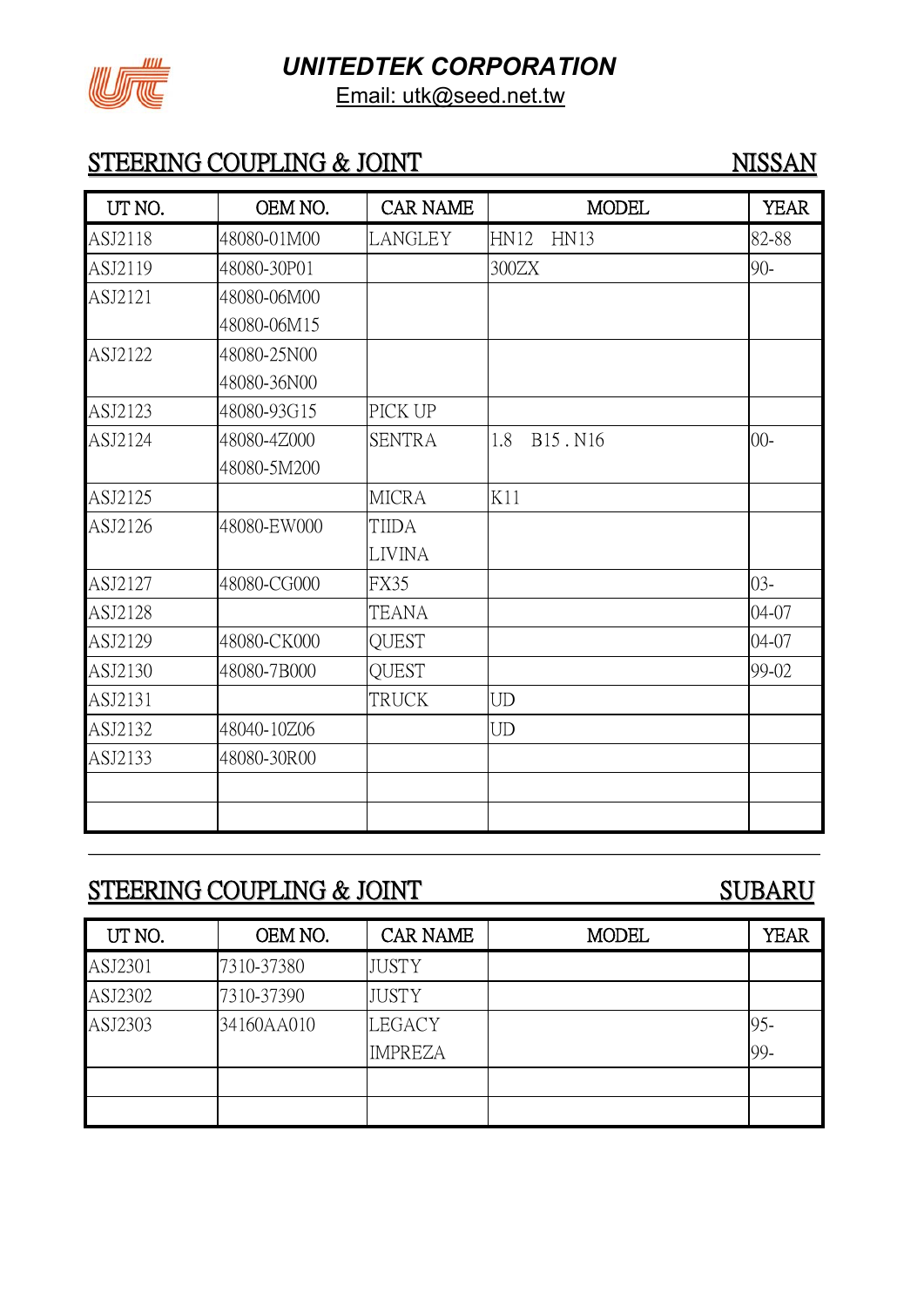

Email: utk@seed.net.tw

# STEERING COUPLING & JOINT SUZUKI

| UT NO.  | OEM NO.        | <b>CAR NAME</b>     | <b>MODEL</b>                        | <b>YEAR</b> |
|---------|----------------|---------------------|-------------------------------------|-------------|
| ASJ2801 | 48220-80001    | <b>JIMNY</b>        | SJ410                               |             |
| ASJ2802 | 48220-82000/10 | <b>FORSA</b>        | SA410<br>R/L                        | 86-         |
| ASJ2803 | 48220-84103/4  | <b>ALTO</b>         | CA71                                |             |
| ASJ2804 | 48220-64B00    | <b>CULTUS</b>       | <b>SWIFT</b><br>$\mathbb{R}$<br>(M) |             |
| ASJ2805 | 48220-64B50    | <b>CULTUS</b>       | <b>SWUFT</b><br>L<br>(M)            |             |
| ASJ2806 | 48220-60A90    | <b>VITARA</b>       | JX                                  |             |
| ASJ2807 | 48220-60A10    | <b>VITARA</b>       | <b>JLX</b>                          |             |
| ASJ2808 | 48230-80100    | <b>JIMNY</b>        | SJ410-3                             | $87 -$      |
|         | 48230-80110    | <b>SAMURAI</b>      |                                     |             |
|         | 48230-80120    |                     |                                     |             |
| ASJ2809 | 48230-85000    | <b>FUTURA</b>       | <b>SL413</b>                        | 91-         |
| ASJ2810 | 48220-63J00    | <b>SOLIO</b>        |                                     | $05 -$      |
| ASJ2811 | 48220-80J60    | SX4                 |                                     | $07 -$      |
| ASJ2812 | 48220-63J60    | <b>SWIFT</b>        |                                     | $05 -$      |
| ASJ2821 | 48251-52000    | <b>SUZUKI</b>       | SJ410<br>SL413<br>ST90 RUBBER       |             |
| ASJ2822 | 48270-79000    | <b>FLANG</b>        | ST90                                |             |
| ASJ2823 | 48270-85000    | <b>FLANG</b>        | <b>SL413</b>                        |             |
| ASJ2824 | 48270-80010    | <b>FLANG</b>        | SJ410                               |             |
| ASJ2825 | 91174749       | TRACKER             |                                     | 99-04       |
|         | 48220-65D60    | <b>GRAND VITARA</b> |                                     | 99-05       |
|         | 48220-67D50    | <b>GRAND VITARA</b> |                                     |             |
|         |                |                     |                                     |             |
|         |                |                     |                                     |             |
|         |                |                     |                                     |             |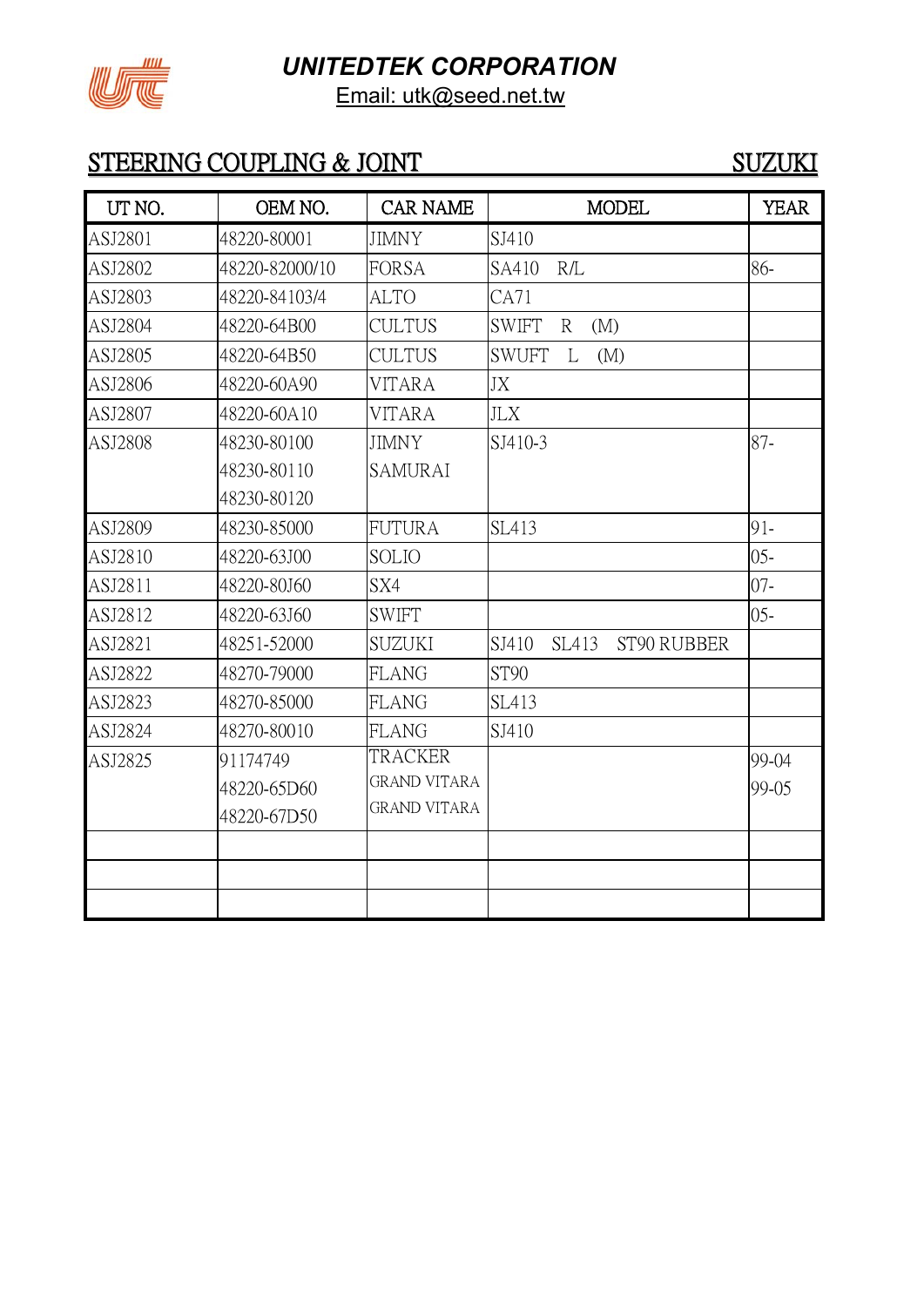

# STEERING COUPLING & JOINT MAZDA

| UT NO.    | OEM NO.                     | <b>CAR NAME</b> | <b>MODEL</b>                         | <b>YEAR</b> |
|-----------|-----------------------------|-----------------|--------------------------------------|-------------|
| ASJ3101   | B001-32-090                 | LASER           | 323<br><b>RHD</b>                    | 80-85       |
| ASJ3102   | B300-32-090                 | LASER           | 323<br><b>RHD</b>                    | 86-89       |
| ASJ3103   | BF67-32-850A                | LASER           | 323<br>R/L                           | 86-89       |
| ASJ3104   | BA28-32-090B                | LASER           | 323<br><b>LHD</b>                    | 80-85       |
| ASJ3105   | BF68-32-090                 | LASER           | 323<br><b>LHD</b>                    | 86-89       |
| ASJ3106   | BR71-32-090E                | LASER           | 323<br><b>LHD</b>                    | 90-93       |
| ASJ3106.1 | BR71-32-850U                | LASER           | 323                                  | 90-93       |
| ASJ3106.2 | BR71-32-090L                | LASER           | 323                                  | 90-93       |
| ASJ3121   | GA97-32-090B                | TELSTRA         | 626<br><b>LHD</b>                    | 83-87       |
| ASJ3122   | GB01-32-090C                | <b>TELSTRA</b>  | 626<br><b>LHD</b>                    | 83-87       |
| ASJ3123   | GJ21-32-090B                | TELSTRA         | 626<br><b>LHD</b>                    | 88-92       |
| ASJ3124   | GA2K-32-860D                | <b>TELSTRA</b>  | 626<br>R/L                           | 93-         |
| ASJ3125   | GA2K-32-850C<br>GA5R-32-850 | TELSTRA         | 626<br>R/L                           | 93-         |
| ASJ3126   | EF91-32-850                 | <b>ESCAPE</b>   |                                      | $05 -$      |
|           | 6L8Z-3B676A                 | TRIBUTE         |                                      | $05 -$      |
|           |                             | <b>MARINER</b>  |                                      | $05 -$      |
| ASJ3131   | S360-32-850<br>S083-32-850C | <b>BONGO</b>    | S2<br><b>MAXI</b><br>R/L             | 86-         |
| ASJ3132   | SE45-32-550                 | <b>BONGO</b>    | S <sub>2</sub><br><b>MAXI</b><br>R/L | 86-         |
| ASJ3133   | UB39-32-850                 | PICK UP         | <b>B2200</b>                         | 86-         |
| ASJ3134   | UB40-32-291                 | PICK UP         | <b>B2200</b>                         | 86-         |
| ASJ3135   |                             | <b>BASTA</b>    |                                      |             |
| ASJ3141   | B210-32-850                 | <b>FESTIVA</b>  |                                      | 88-93       |
| ASJ3142   | K02E-32-090A                | <b>FESTIVA</b>  |                                      | 88-93       |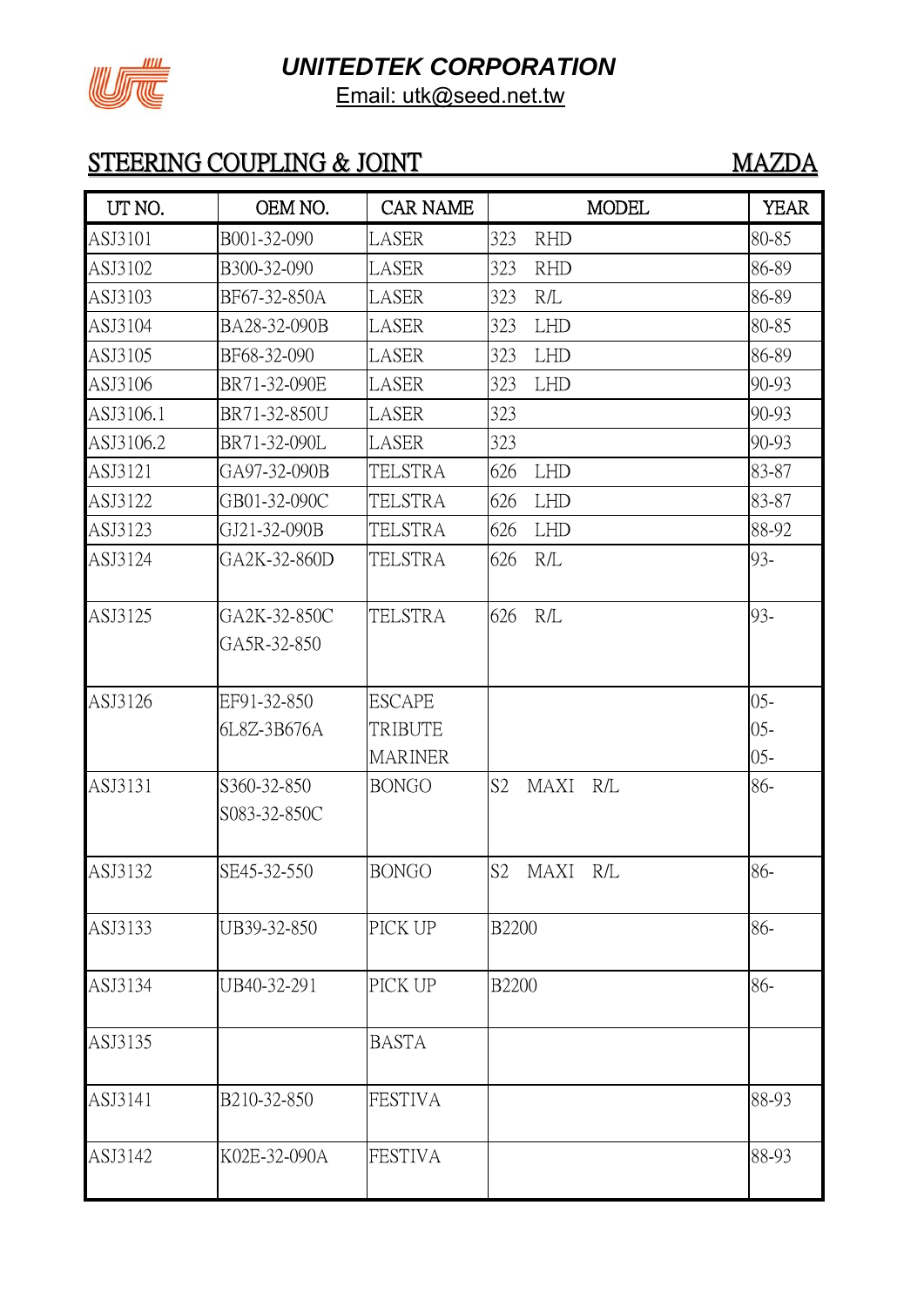

### STEERING COUPLING & JOINT MAZDA

| UT NO.  | OEM NO.      | <b>CAR NAME</b> | <b>MODEL</b>          | <b>YEAR</b> |
|---------|--------------|-----------------|-----------------------|-------------|
| ASJ3143 | K370-32-090  | <b>FESTIVA</b>  |                       | 96-         |
| ASJ3151 | W001-32-051A | <b>TRUCK</b>    | T3000<br>T4000<br>R/L |             |
| ASJ3152 |              | <b>TRUCK</b>    | T3000<br>T4000        |             |
|         |              |                 |                       |             |
|         |              |                 |                       |             |
|         |              |                 |                       |             |

# STEERING COUPLING & JOINT KIA

# UT NO. CEM NO. CAR NAME MODEL YEAR ASJ3131 K711-32-850C BESTA | 86-ASJ3132 K710-32-550 BESTA 86-ASJ3134 | MB210-32-850 | RID | 01-ASJ3144 OK30A-32-090 RID 01-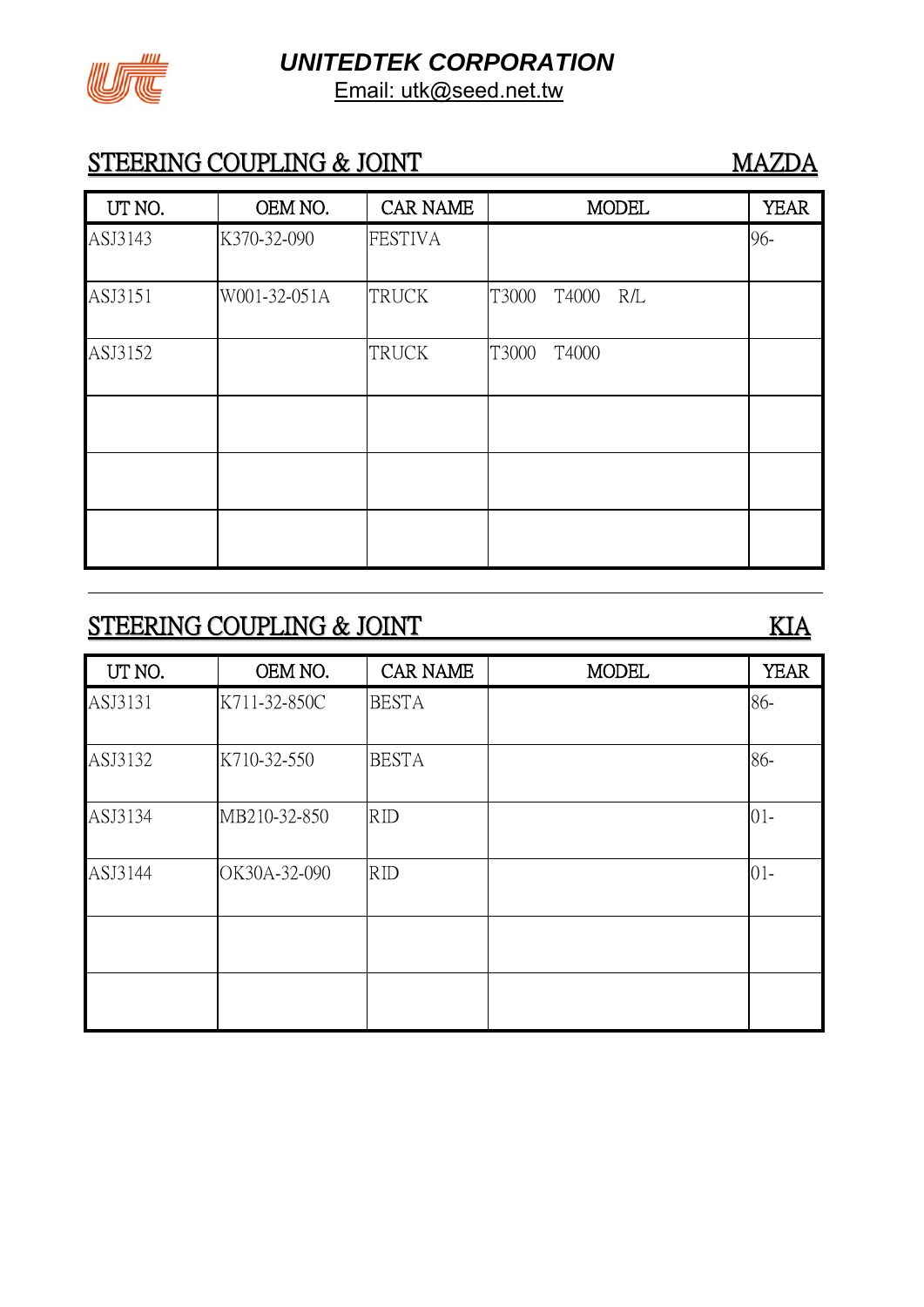

### STEERING COUPLING & JOINT HONDA

| UT NO.  | OEM NO.       | <b>CAR NAME</b>      | <b>MODEL</b> | <b>YEAR</b> |
|---------|---------------|----------------------|--------------|-------------|
| ASJ3301 | 53323-SB2-000 | <b>CIVIC</b>         |              | 84-87       |
|         |               |                      |              |             |
| ASJ3302 | 53323-SF4-003 | <b>CIVIC</b>         |              | 88-92       |
|         | 53323-SE0-003 | <b>ACCORD</b>        |              | 86-89       |
|         |               |                      |              |             |
| ASJ3303 | 53323-SM4-013 | <b>CIVIC</b>         |              | 92-95       |
|         |               | <b>ACCORD</b>        |              | 92-97       |
| ASJ3304 | 53323-SV1-A01 | <b>ACCORD</b>        |              | 98-         |
|         | 53323-S01-A01 | <b>CIVIC</b>         |              | 96-         |
|         | 53323-SX8-T51 | <b>ACURA 2.2-3.0</b> |              | 97-         |
| ASJ3305 | 53323-SW5-003 | CR-V                 |              | 97-         |
|         |               |                      |              |             |
|         |               | ACURA 3.5            |              |             |
|         |               |                      |              |             |
|         |               |                      |              |             |
|         |               |                      |              |             |

# STEERING COUPLING & JOINT MITSUBISHI

| UT NO.  | OEM NO.    | <b>CAR NAME</b>   |                  | <b>MODEL</b> | <b>YEAR</b> |
|---------|------------|-------------------|------------------|--------------|-------------|
| ASJ4101 | MB192520/1 | TREDIA            | A211             | R/L          |             |
| ASJ4102 | MB243860   | <b>LANCER</b>     | A155             |              |             |
| ASJ4103 | MB347394   |                   |                  |              |             |
| ASJ4104 | MB192590/1 | PICK UP           | L <sub>200</sub> | R/L          |             |
| ASJ4105 | MB347176S  | <b>LANCER</b>     |                  |              | 85-86       |
|         | MB564142S  |                   |                  |              |             |
| ASJ4106 | MR249025   | <b>FREECAR</b>    |                  |              | 89-         |
| ASJ4109 | MB951787   | <b>SPACE GEAR</b> |                  |              |             |
| ASJ4110 | MB412511   | DELICA            | L300             | 2WD          | 89-         |
| ASJ4111 | MB412490   | <b>DELICA</b>     | L300             |              | 89-         |
| ASJ4112 | MB412601   | <b>DELICA</b>     | L300             |              | 89-         |
| ASJ4113 | MB412520   | <b>DELICA</b>     | L300             | 4WD          | 89-         |
| ASJ4114 | MB527170   | DELICA            | L300             |              | 89-         |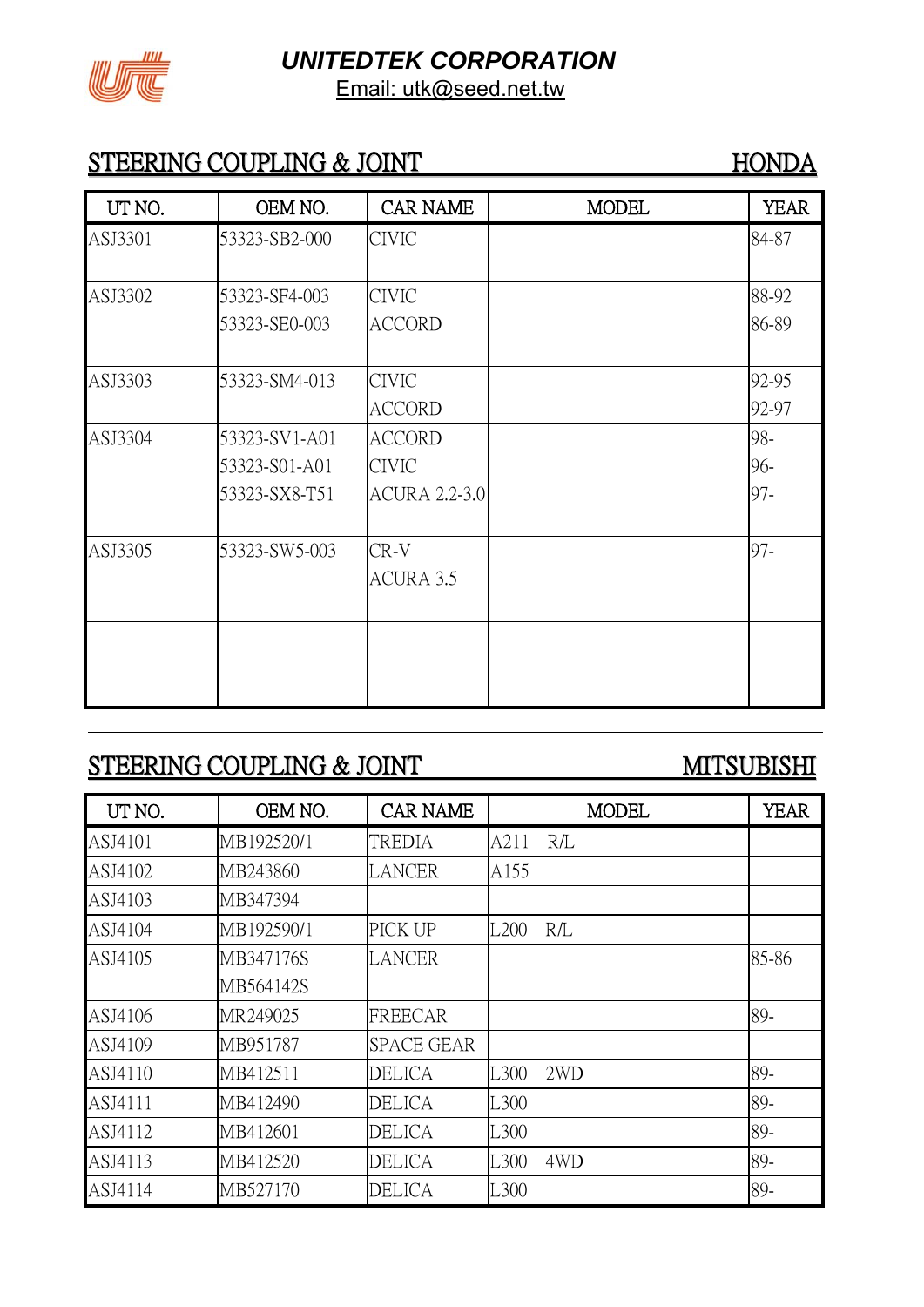

# STEERING COUPLING & JOINT MITSUBISHI

| UT NO.    | OEM NO.      | <b>CAR NAME</b> | <b>MODEL</b>          | <b>YEAR</b> |
|-----------|--------------|-----------------|-----------------------|-------------|
| ASJ4115   | MB347283/5   | <b>PAJERO</b>   | L041G                 | 83-91       |
|           | MB673186     |                 |                       |             |
| ASJ4116   | MB378394     | <b>CANTER</b>   | FE211                 |             |
| ASJ4117   |              | <b>CANTER</b>   | FB308                 |             |
| ASJ4118   | MB532678     | <b>ECLIPSE</b>  |                       |             |
| ASJ4119   | MB315056     | <b>MINICAB</b>  |                       |             |
| ASJ4120   | MB080152     | <b>CANTER</b>   |                       |             |
| ASJ4121   | MB378185     | <b>CANTER</b>   | CM42                  |             |
| ASJ4122   | MB412201     | <b>DELICA</b>   |                       |             |
| ASJ4123   | CW732458     | <b>VERICA</b>   |                       |             |
| ASJ4124   | MB257096     |                 | $L300-DLS$            |             |
| ASJ4125   | MR267301     | <b>VERYCA</b>   |                       |             |
| ASJ4125-X | MR267301X.A5 | <b>VERICA</b>   | 2WD (W/OP)            |             |
| ASJ4126   | MR267302     | <b>VERICA</b>   | 4WD (W/OP)            | 98-         |
| ASJ4127   | MR267303X.A9 | <b>VERICA</b>   | $2WD$ (W/P)           | 98-         |
| ASJ4128   | MR267304X.A6 | <b>VERICA</b>   | $4WD$ (W/P)           | 98-         |
| ASJ4129   | CW732460     | <b>VERYCA</b>   | (SHORT)<br>140 MM 01- |             |
| ASJ4130   | CW735227     | VERYCA          | 159 MM 01-<br>(LONG)  |             |
| ASJ4151   | 56410-24000  | <b>PRECIS</b>   |                       | 90-92       |
| ASJ4231   | 4401A075     | <b>DELICA</b>   |                       |             |
| ASJ4232   | MC063229     | <b>CANTER</b>   |                       |             |
| ASJ4233   | MC063230     | <b>CANTER</b>   |                       | 96-         |
| ASJ4234   | MC063231     | <b>CANTER</b>   |                       | 98-         |
|           |              |                 |                       |             |
|           |              |                 |                       |             |
|           |              |                 |                       |             |
|           |              |                 |                       |             |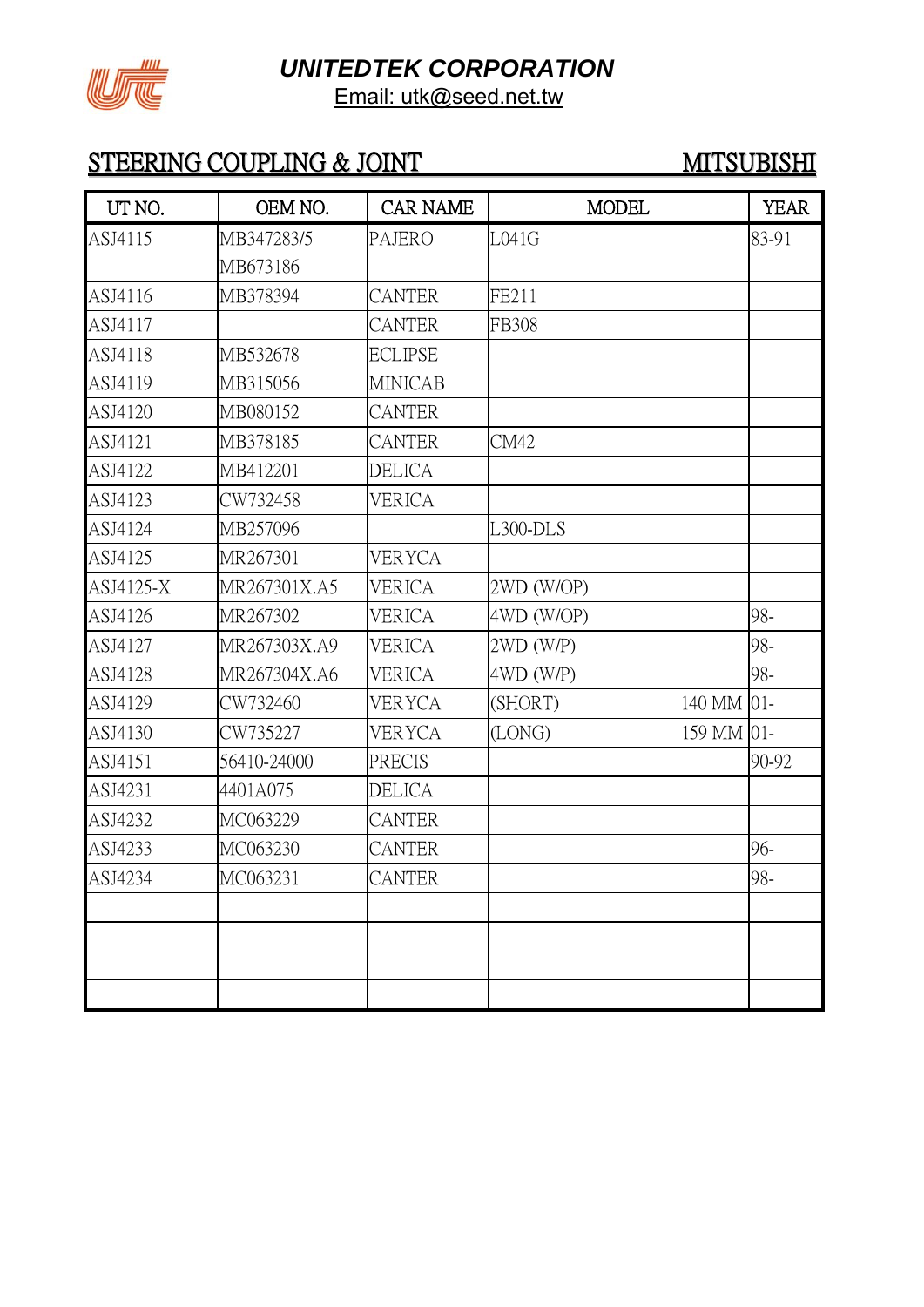

### STEERING COUPLING & JOINT FUSO

| UT NO.  | OEM NO.  | <b>CAR NAME</b> | <b>MODEL</b>              | <b>YEAR</b> |
|---------|----------|-----------------|---------------------------|-------------|
| ASJ4131 | MC818368 | <b>TRUCK</b>    | FU313                     |             |
| ASJ4132 | MC818369 | <b>TRUCK</b>    | FP418                     |             |
| ASJ4133 | MC818371 | <b>TRUCK</b>    | <b>FM215</b>              |             |
| ASJ4134 | MC811731 | <b>TRUCK</b>    | FV413                     |             |
| ASJ4135 | MC818372 | <b>TRUCK</b>    |                           |             |
| ASJ4140 |          | <b>NEW FUSO</b> | Ø 28 x 380 mm             |             |
| ASJ4141 |          | <b>NEW FUSO</b> | $\varnothing$ 28 x 440 mm |             |
| ASJ4142 |          | <b>NEW FUSO</b> | Ø 28 x 295 mm             |             |
|         |          |                 |                           |             |
|         |          |                 |                           |             |

# STEERING COUPLING & JOINT HYUNDDAI

| UT NO.  | OEM NO.     | <b>CAR NAME</b> | <b>MODEL</b> | YEAR   |
|---------|-------------|-----------------|--------------|--------|
| ASJ4151 | 56410-24000 | <b>EXCEL</b>    |              | $90 -$ |
| ASJ4152 | 56410-31020 | <b>STELLAR</b>  |              |        |
| ASJ4153 | 56410-33920 | <b>SONATA</b>   |              |        |
|         |             |                 |              |        |
|         |             |                 |              |        |

# STEERING COUPLING & JOINT CHRYSLER DODGE

| UT NO.  | OEM NO.    | <b>CAR NAME</b> | <b>MODEL</b> | <b>YEAR</b> |
|---------|------------|-----------------|--------------|-------------|
| ASJ4115 | MB489184   |                 | RAN50<br>4ED | 87-90       |
| ASJ4116 | MB347283   | <b>RAIDER</b>   |              | 87-89       |
| ASJ8201 | 52007019   | <b>CHEROKEE</b> | M            | 84-95       |
|         |            | <b>COMANCHE</b> |              | 86-92       |
| ASJ8202 | 52007020   | <b>CHEROKEE</b> | $\mathbf P$  | 84-93       |
|         |            | <b>COMANCHE</b> |              | 86-92       |
| ASJ8203 | 52078414   | <b>GRAND</b>    |              | 93-         |
|         |            | <b>CHEROKEE</b> |              |             |
| ASJ8206 | 52078808AD | <b>DURANGO</b>  | 2WD          | 98-00       |
|         |            | <b>DAKOTA</b>   | 2WD          | 97-00       |
|         |            |                 |              |             |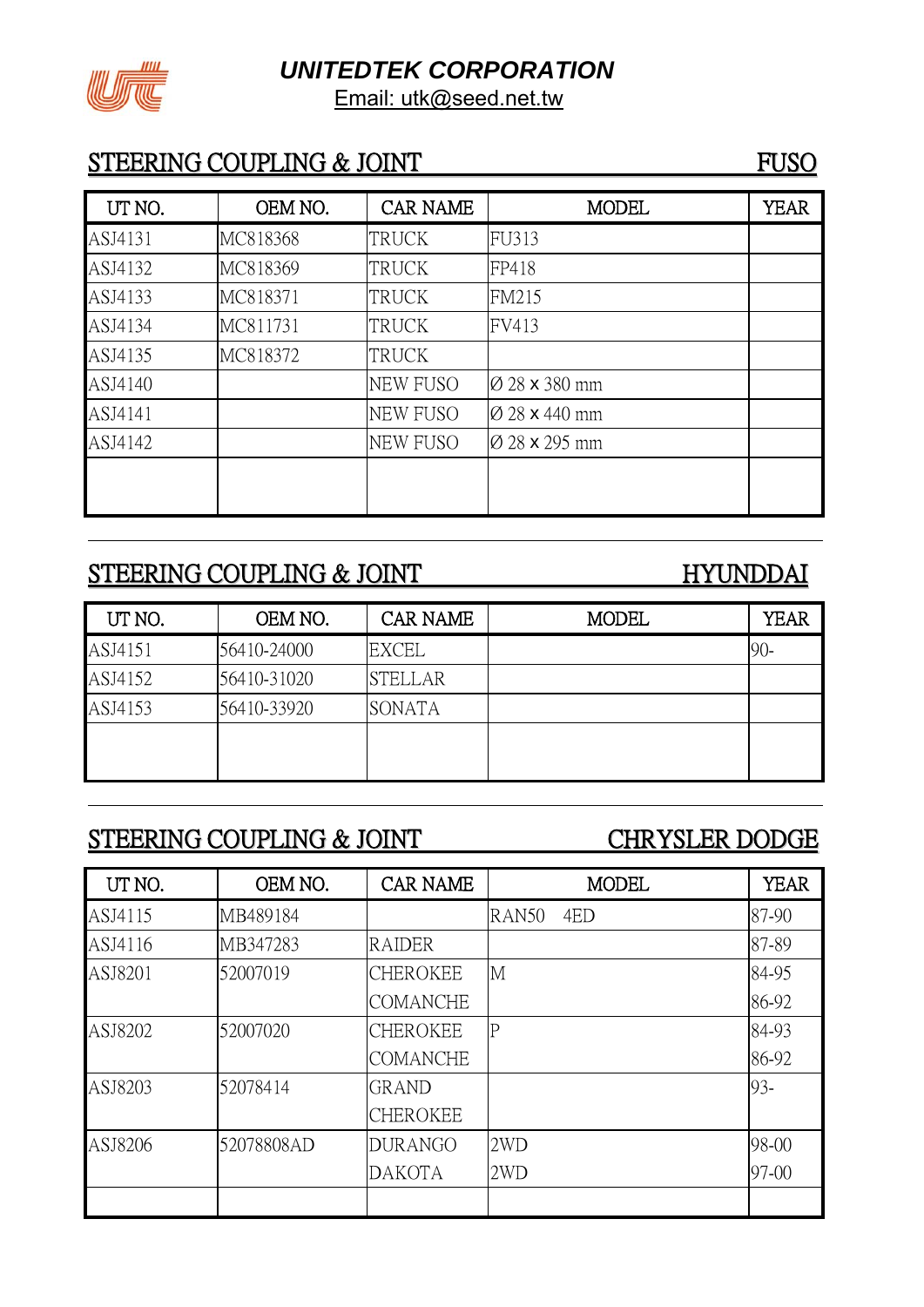

### STEERING COUPLING & JOINT ISUZU

| UT NO.  | OEM NO.        | <b>CAR NAME</b> | <b>MODEL</b>             | <b>YEAR</b> |
|---------|----------------|-----------------|--------------------------|-------------|
| ASJ5101 | 8-94205-136-0  | <b>GEMINI</b>   | <b>PF60</b>              |             |
| ASJ5102 | 8-94236-611-3  | FARGO           | <b>WFR</b>               |             |
| ASJ5103 | 8-94411-118-0  | <b>FASTER</b>   | <b>KB26</b>              |             |
|         | 8-94253-174-0  |                 | <b>KB41</b>              |             |
| ASJ5104 | 8-94208-209-1  | <b>TRUCK</b>    | <b>NPR</b><br><b>NKR</b> |             |
| ASJ5105 | 8-97011-853-1  | TRUCK           | <b>NPR</b><br><b>NKR</b> |             |
| ASJ5106 | 8-97096-763-0  | TRUCK           | <b>NKR</b>               |             |
| ASJ5107 | 8-97094-625-0  | <b>TRUCK</b>    | <b>NKR</b>               |             |
| ASJ5108 | 8-94127-867-0  | <b>TRUCK</b>    | <b>NKR</b>               |             |
| ASJ5109 | 8-97011-859-0  | <b>TRUCK</b>    | <b>NKR</b>               |             |
| ASJ5111 | 8-94108-622-3  | 1 MARK          |                          |             |
| ASJ5112 | 8-94247-354-1  | <b>TROOPER</b>  | $\overline{M}$           | 84-91       |
| ASJ5113 | 8-94450-901-1  | <b>TROOPER</b>  | $\overline{P}$           | 84-91       |
| ASJ5114 | 8-94466-201-1  | <b>STYLUS</b>   |                          |             |
| ASJ5115 | 8-97019-913-0L | <b>PANTHER</b>  | M                        |             |
| ASJ5116 | 8-97019-914-0L | <b>PANTHER</b>  | ${\bf P}$                |             |
| ASJ5117 | 1-33655-006-0  | <b>BUS</b>      | <b>JBR</b><br><b>DBR</b> |             |
| ASJ5118 | 9-13600-434-0  | CXZ             |                          |             |
| ASJ5119 | 1-33655-047-0  |                 | <b>ISUZU</b>             |             |
| ASJ5201 | 9-41135-607-0  | <b>FASTER</b>   |                          |             |
|         |                |                 |                          |             |
|         |                |                 |                          |             |
|         |                |                 |                          |             |
|         |                |                 |                          |             |

# STEERING COUPLING & JOINT BMW

| UT NO.  | OEM NO.        | <b>CAR NAME</b> | <b>MODEL</b>          | <b>YEAR</b> |
|---------|----------------|-----------------|-----------------------|-------------|
| ASJ6001 | 32 31 1150 489 |                 | 323<br>525ix 730 735i |             |
| ASJ6002 |                |                 |                       |             |
| ASJ6003 | 32 30 1094 700 |                 | 3#<br>E46             | 99-06       |
|         |                |                 |                       |             |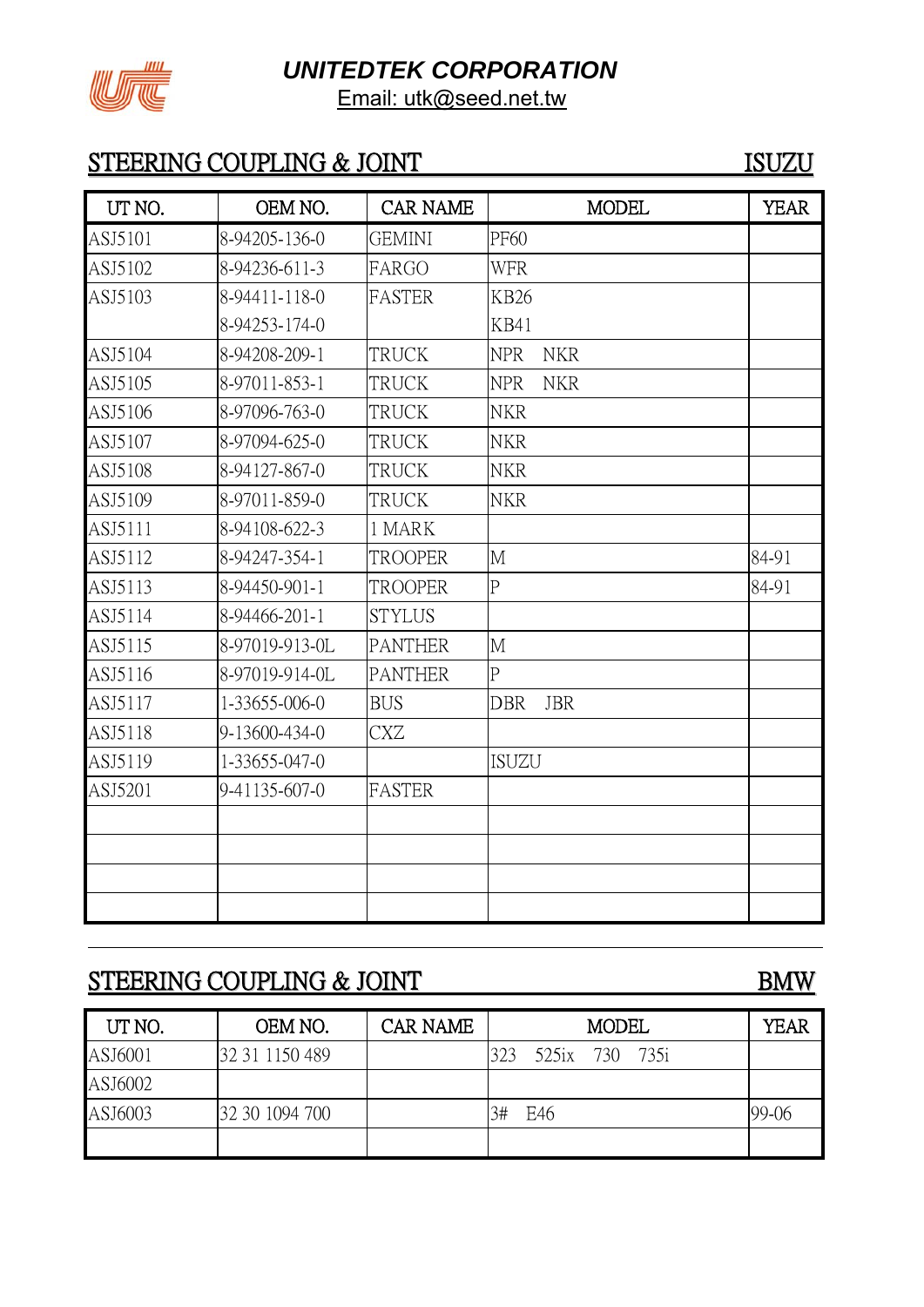

# STEERING COUPLING & JOINT VOLKS WAGEN

| UT NO.  | OEM NO.      | <b>CAR NAME</b>   | <b>MODEL</b>        | <b>YEAR</b> |
|---------|--------------|-------------------|---------------------|-------------|
| ASJ6101 | 113-415-951B | <b>BETTLE</b>     |                     |             |
| ASJ6102 | 133-419-951  | <b>SUPER</b>      |                     |             |
|         |              | <b>BETTLE</b>     |                     |             |
| ASJ6103 | 171-419-951C | GOLF 1            | <b>RANNIT</b>       |             |
|         |              | <b>ATANTIC</b>    | CABRIOLET<br>(M)    |             |
| ASJ6104 | 191-419-951  | GOLF <sub>2</sub> | <b>JETTA</b><br>(M) | 85-92       |
| ASJ6105 | 176-422-951B | GOLF <sub>2</sub> | <b>JETTA</b><br>(P) | 85-92       |
| ASJ6106 | 357-422-951A | GOLF <sub>3</sub> | VW                  |             |
| ASJ6111 | 357-419-951A | PASSAT            |                     | $90 -$      |
| ASJ6112 | 357-419-952A | PASSAT            |                     | $90 -$      |
| ASJ6131 | 701-419-953B | <b>EUROVEN</b>    | T4                  | 92-         |
| ASJ6132 | 701-419-951  | <b>EUROVEN</b>    | T4                  | 92-         |
| ASJ6133 | 701-422-751C | <b>EUROVEN</b>    | T <sub>4</sub>      | 92-         |
|         |              |                   |                     |             |
|         |              |                   |                     |             |
|         |              |                   |                     |             |
|         |              |                   |                     |             |

# STEERING COUPLING & JOINT FORD

| UT NO.  | OEM NO.     | <b>CAR NAME</b> | <b>MODEL</b> | <b>YEAR</b> |
|---------|-------------|-----------------|--------------|-------------|
| ASJ6201 | 72BG3K677BM | <b>GRANADA</b>  | GL           |             |
| ASJ6202 | 83GB3K677AA | <b>GRANADA</b>  | <b>GLE</b>   |             |
| ASJ6203 | 76BB3K677BA | <b>CORTINA</b>  | MK4          |             |
| ASJ6204 | 80BB3K677CA | <b>CORTINA</b>  | MK5          |             |
| ASJ6205 | 83BB3K677AA | <b>SIERRA</b>   | (M)          |             |
| ASJ6206 | 83BB3K677BA | <b>SIERRA</b>   | (P)          |             |
| ASJ6207 |             | F100            |              |             |
| ASJ6208 | 89TB3K734AA | <b>FESTIVA</b>  |              |             |
|         | 7257201     |                 |              |             |
|         | 7257202     |                 |              |             |
|         |             |                 |              |             |
|         |             |                 |              |             |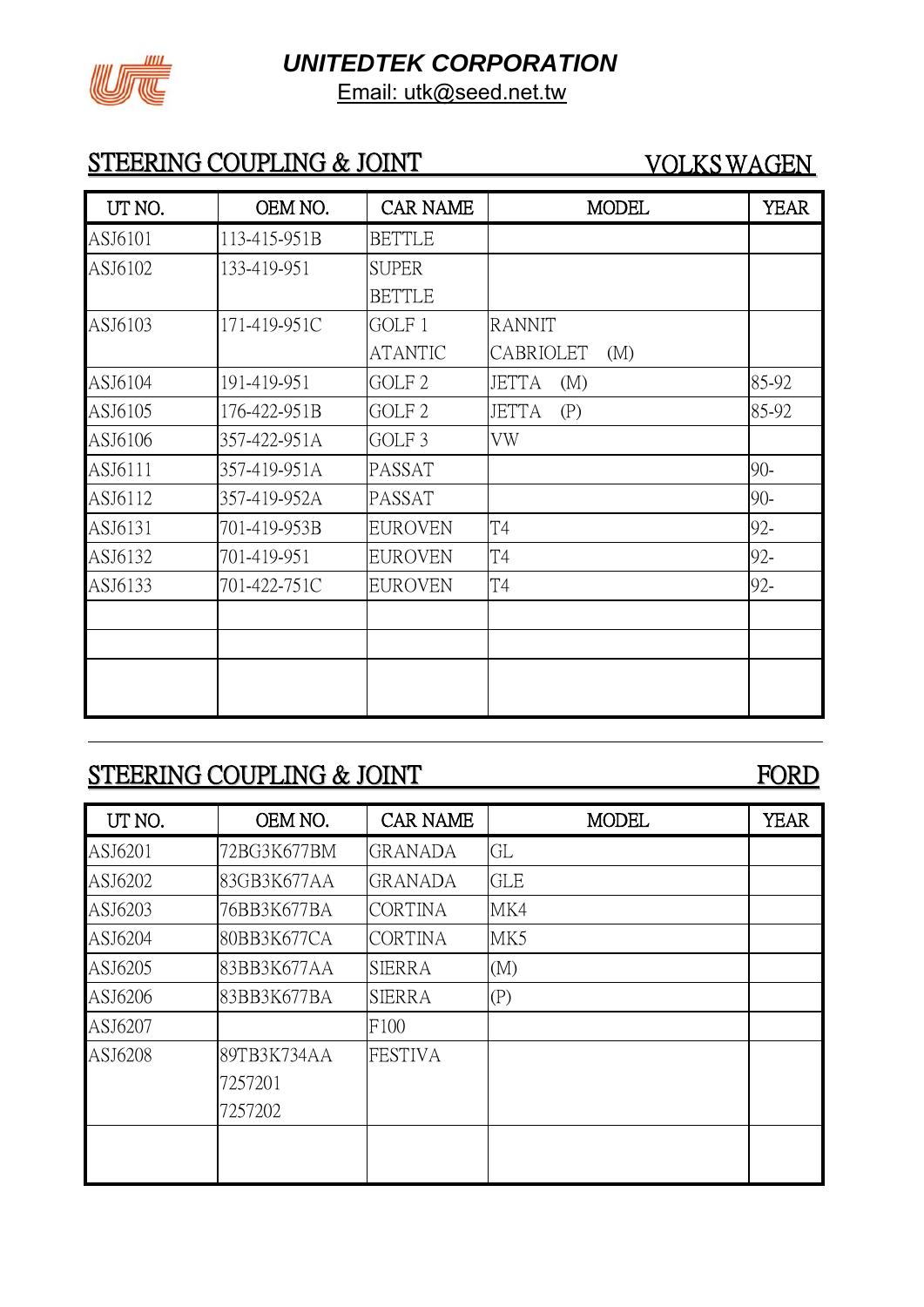

### STEERING COUPLING & JOINT RENAUT

| UT NO.  | OEM NO.    | CAR NAME | MODEL                      | YEAR |
|---------|------------|----------|----------------------------|------|
| ASJ6301 | 7700687433 |          | [R4, 5, 9, 11, 12, 18, 20] |      |
|         |            |          |                            |      |

### STEERING COUPLING & JOINT PEUGEOT

# UT NO. CEM NO. CAR NAME MODEL YEAR ASJ6311 4103.81 205 ASJ6312 4103.67 309 ASJ6313 4103.A2 405 ASJ6314 4103.75 | 505SX ASJ6315 4104.16 504PU 505SX ASJ6316 9151609480 305 GR SR ASJ6317 9151609380 305 GLD SRD

### STEERING COUPLING & JOINT CITROEN

| UT NO.  | OEM NO.  | <b>CAR NAME</b> | <b>MODEL</b>    | <b>YEAR</b> |
|---------|----------|-----------------|-----------------|-------------|
| ASJ6331 |          | C15             | 340MM<br>(LONG) |             |
| ASJ6332 |          | C15             | 355MM<br>(LONG) |             |
| ASJ6333 |          | C15             | (SHORT)         |             |
| ASJ6334 | 96131127 | ZΧ              |                 |             |
| ASJ6335 |          |                 |                 |             |

# STEERING COUPLING & JOINT SAAB. VOLVO

| UT NO.  | OEM NO.   | <b>CAR NAME</b> |     |         | <b>MODEL</b> | <b>YEAR</b> |
|---------|-----------|-----------------|-----|---------|--------------|-------------|
| ASJ6401 | 1228667   |                 | 244 | 264     | (M)          |             |
| ASJ6402 | 1221640   |                 | 244 | 264 (P) |              |             |
| ASJ6403 | 1229421   |                 | 240 | 260     | (P)          |             |
| ASJ6404 | 1359403   |                 | 240 |         |              | 86-93       |
| ASJ6405 | 6819550-2 |                 | 240 |         |              | 86-93       |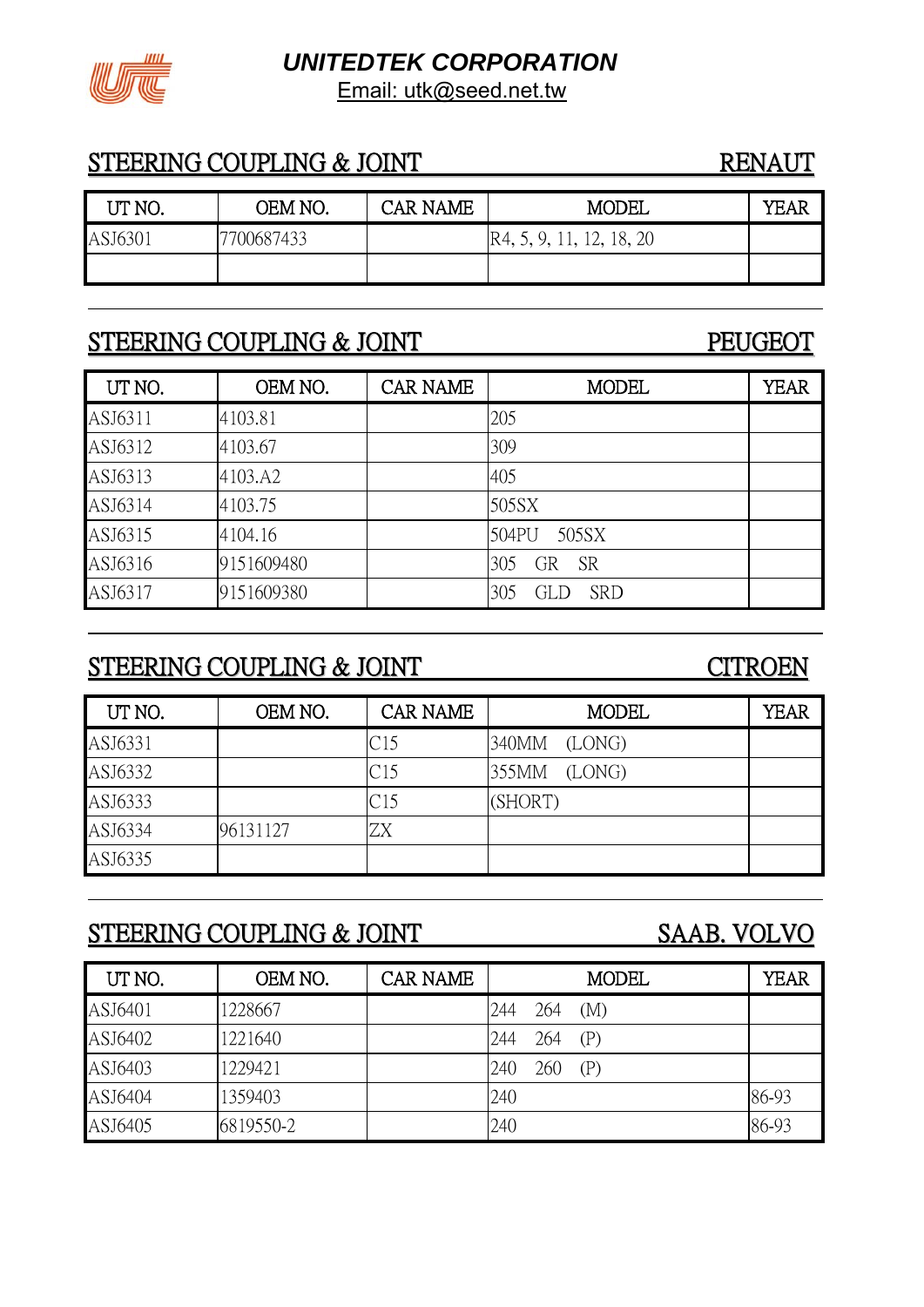

# STEERING COUPLING & JOINT SAAB. VOLVO

| UT NO.  | OEM NO.   | <b>CAR NAME</b> | <b>MODEL</b>    | <b>YEAR</b> |
|---------|-----------|-----------------|-----------------|-------------|
| ASJ6406 | 1272331   |                 | 740<br>940      |             |
|         | 1359712   |                 |                 |             |
|         |           |                 |                 |             |
| ASJ6407 | 9140998-7 | VOLVO           | VOLVO 850       | 93-97       |
|         |           |                 |                 |             |
| ASJ6408 | 3409939-0 | VOLVO           | S60             | $01 - 05$   |
|         |           |                 | <b>S80</b>      | 99-06       |
|         |           |                 | V70             | 01-07       |
|         |           |                 | XC70            | $01 - 07$   |
| ASJ6409 | 3516086-0 |                 | 740             | 92          |
|         |           |                 | 760             | 88-90       |
|         |           |                 | 940             | 92-95       |
|         |           |                 | 960             | 92-97       |
| ASJ6409 | 3516086-0 |                 |                 |             |
|         |           |                 |                 |             |
| ASJ6411 |           | <b>TRUCK</b>    |                 |             |
|         |           |                 |                 |             |
| ASJ6431 | 8956823   |                 | SAAB<br>9000(S) |             |
|         |           |                 |                 |             |

### STEERING COUPLING & JOINT ROVER

| UT NO.  | OEM NO.        | <b>CAR NAME</b>                                 |      |        | <b>MODEL</b> | <b>YEAR</b> |
|---------|----------------|-------------------------------------------------|------|--------|--------------|-------------|
| ASJ6501 | <b>NRC7704</b> | <b>RANGE</b><br><b>ROVER</b><br><b>DEFENDER</b> |      |        |              | 87-94       |
| ASJ6502 | <b>NRC7387</b> | <b>RANGE</b>                                    |      |        |              | 87-94       |
|         |                | <b>ROVER</b>                                    |      |        |              |             |
| ASJ6503 | NTC3486        | <b>RANGE</b>                                    |      |        |              | 87-94       |
|         |                | <b>ROVER</b>                                    |      |        |              |             |
| ASJ6504 | <b>NTC8478</b> | <b>RANGE</b>                                    |      |        |              | 87-94       |
|         |                | <b>ROVER</b>                                    |      |        |              |             |
| ASJ6505 | <b>STC2800</b> | <b>DISCOVERY</b>                                |      |        |              | 94-99       |
| ASJ6506 | ANR3171        | <b>DISCOVERY</b>                                |      |        |              | 94-99       |
| ASJ6507 | <b>STC1968</b> | <b>R ROVER</b>                                  | 4.0S | 4.0 SE | 4.6HSE       | 95-01       |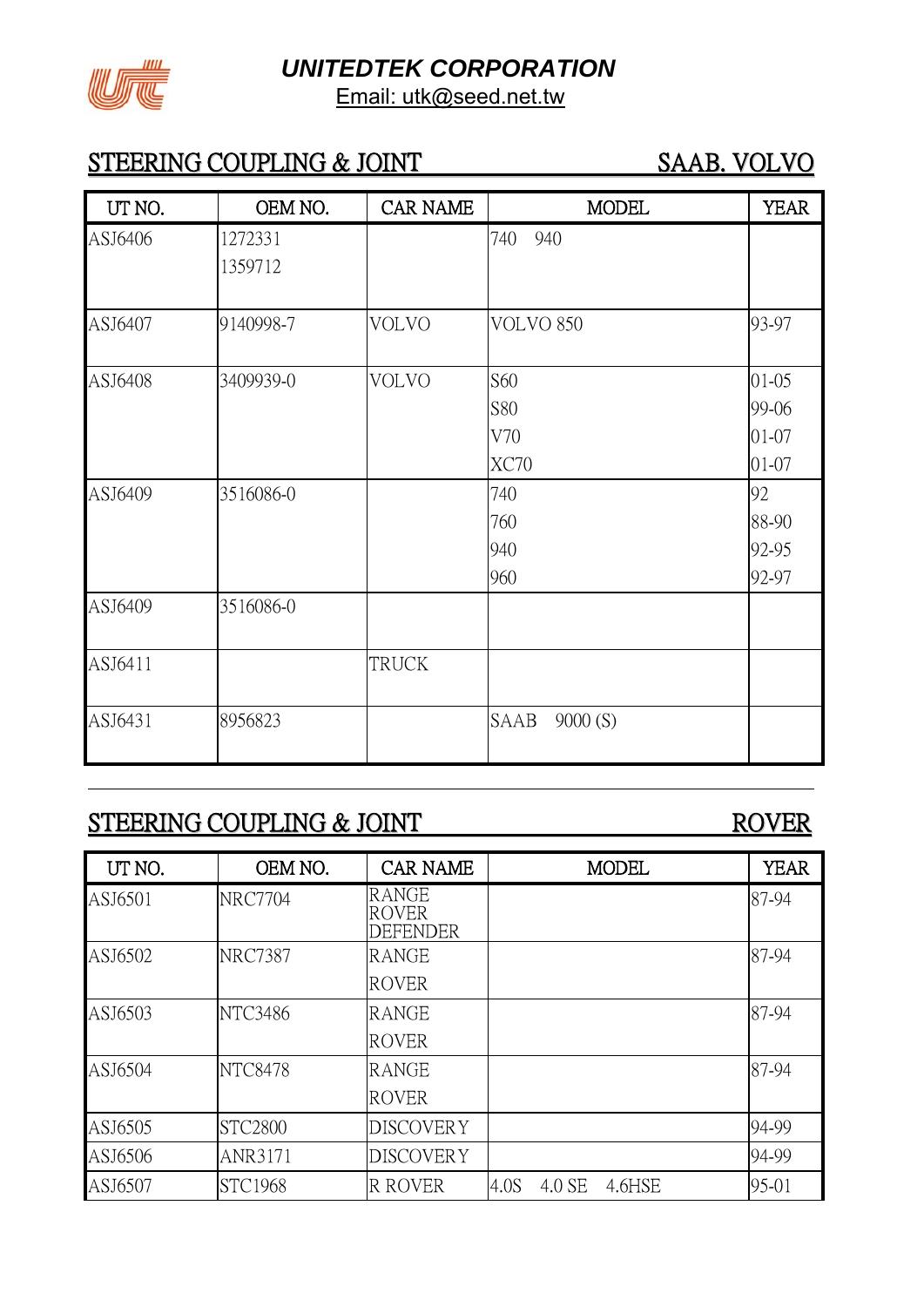

### STEERING COUPLING & JOINT ROVER

### UT NO. CEM NO. CAR NAME NODEL YEAR ASJ6508 | ANR3698 | R ROVER | 4.0S 4.0 SE 4.6HSE | 95-01 ASJ6509 RTC4738 R ROVER ASJ6510 |QME500040 |DISCOVERY |SD |94-99 ASJ6511 QME500060 QMN100330 DISCOVERY (ASSY) 99- ASJ6512 QLB100050 (LONG) 99- ASJ6513 |QLC100090 | (SHORT) | 99-ASJ6521 NAM6739 MONTEGO MASETRO (M) ASJ6522 NAM6740 MONTEGO MAESTRO (P)

### STEERING COUPLING & JOINT UK CAR

| UT NO.  | OEM NO.      | <b>CAR NAME</b> | <b>MODEL</b>        | <b>YEAR</b> |
|---------|--------------|-----------------|---------------------|-------------|
| ASJ6541 | B075H60092   | <b>ECLAT</b>    | <b>ELITE</b><br>(M) |             |
| ASJ6551 | TC5410357A   |                 |                     |             |
| ASJ6561 | PN015-11-009 | <b>BEDFORD</b>  | <b>RHD</b>          |             |
|         |              |                 |                     |             |
|         |              |                 |                     |             |

### STEERING COUPLING & JOINT FIAT

UT NO.  $\vert$  OEM NO.  $\vert$  CAR NAME  $\vert$  MODEL YEAR ASI6701 4426922 126 128 ASJ6702 4427599 127 ASJ6703 4319254 131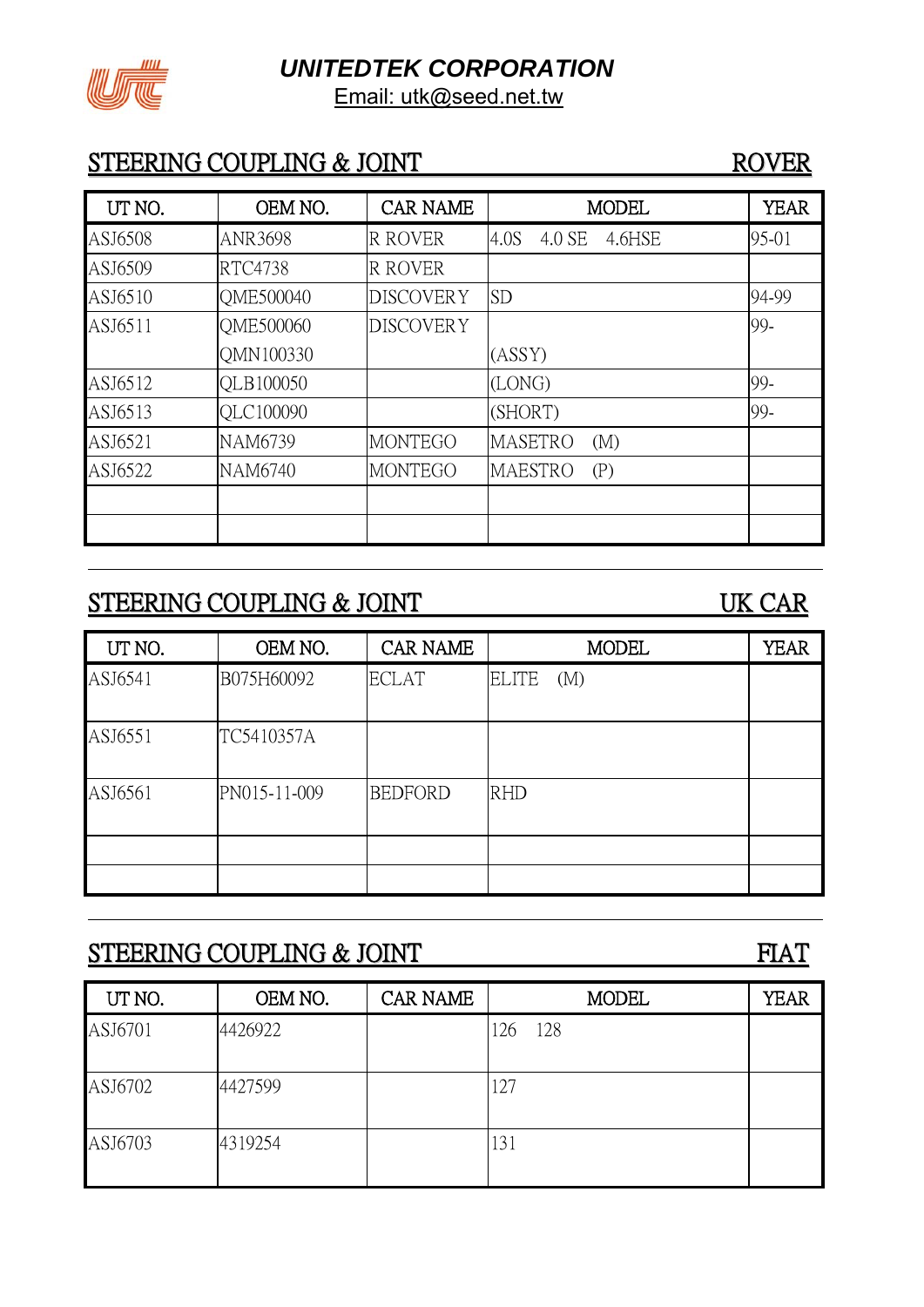

### STEERING COUPLING & JOINT FIAT

| UT NO.  | OEM NO.               | <b>CAR NAME</b> | <b>MODEL</b> | <b>YEAR</b> |
|---------|-----------------------|-----------------|--------------|-------------|
| ASJ6704 | 5949390               | <b>REGATA</b>   | 100S         |             |
| ASJ6705 | 7602713               | <b>UNO</b>      | 70S          |             |
| ASJ6706 |                       | <b>TIPO</b>     |              |             |
| ASJ6707 | 1307259080<br>4103.E4 |                 |              |             |

# STEERING COUPLING & JOINT LANCIA

| UT NO.  | OEM NO.  | <b>CAR NAME</b> | <b>MODEL</b>  | YEAR |
|---------|----------|-----------------|---------------|------|
| ASJ6711 | 82334641 | <b>DELTA</b>    | <b>PRISMA</b> |      |
|         |          |                 |               |      |

# STEERING COUPLING & JOINT GMC

| UT NO.  | OEM NO. | <b>CAR NAME</b> | <b>MODEL</b> | <b>YEAR</b> |
|---------|---------|-----------------|--------------|-------------|
| ASJ8101 | 7826542 | <b>TRUCK</b>    |              |             |
| ASJ8102 | 7828871 | <b>TRUCK</b>    |              |             |
| ASJ8103 |         | <b>TRUCK</b>    |              |             |
| ASJ8104 | 7818568 | <b>TRUCK</b>    |              |             |
| ASJ8105 | 7831211 | <b>TRUCK</b>    |              |             |
| ASJ8106 | 5686624 | PICK UP         |              |             |
| ASJ8107 | 5673155 | PICK UP         |              |             |
| ASJ8108 |         | PICK UP         |              |             |
| ASJ8109 |         |                 |              |             |
|         |         |                 |              |             |
|         |         |                 |              |             |